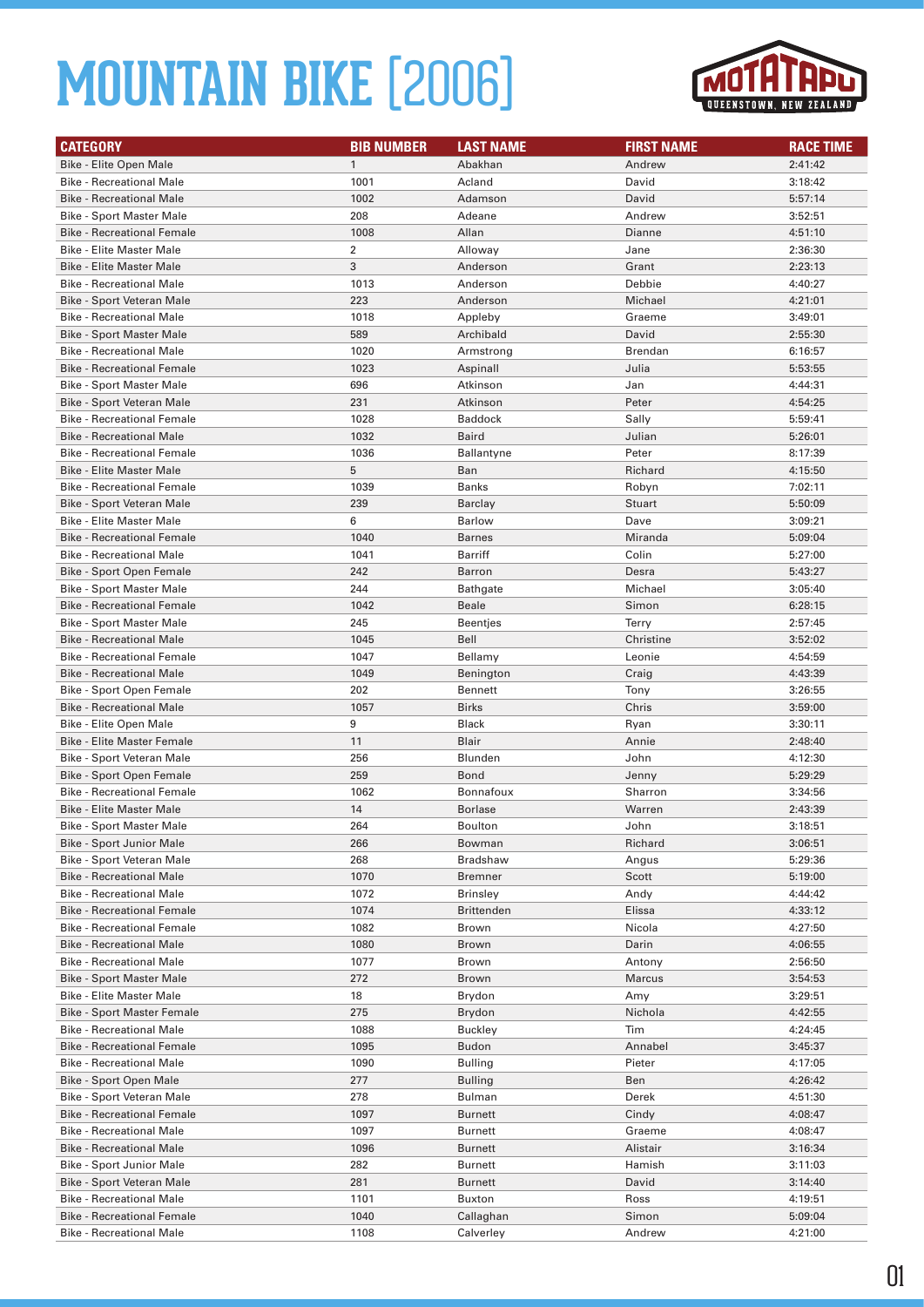

| <b>CATEGORY</b>                                                      | <b>BIB NUMBER</b> | <b>LAST NAME</b> | <b>FIRST NAME</b> | <b>RACE TIME</b>   |
|----------------------------------------------------------------------|-------------------|------------------|-------------------|--------------------|
| <b>Bike - Recreational Male</b>                                      | 1110              | Campbell         | Noel              | 5:31:49            |
| Bike - Sport Open Male                                               | 290               | Cargill          | Jamie             | 3:48:59            |
| <b>Bike - Recreational Male</b>                                      | 1114              | Carmine          | Patrick           | 3:49:32            |
| <b>Bike - Recreational Female</b>                                    | 1115              | Carpenter        | Margaret          | 4:12:21            |
| <b>Bike - Recreational Male</b>                                      | 1119              | Cashen           | Thomas            | 5:41:58            |
| <b>Bike - Sport Master Male</b>                                      | 295               | Cashen           | Mark              | 3:58:34            |
| <b>Bike - Recreational Female</b>                                    | 1120              | Caughey          | <b>Barbara</b>    | 5:37:57            |
| <b>Bike - Recreational Male</b>                                      | 1121              | Chalmers         | Deane             | 4:59:44            |
| <b>Bike - Recreational Male</b>                                      | 1123              | Chambers         | Ross              | 5:10:45            |
| Bike - Sport Veteran Male                                            | 298               | Chandler         | Bert              | 4:12:55            |
| Bike - Sport Master Male                                             | 299               | Chapman          | Ewan              | 3:58:20            |
| Bike - Sport Open Male                                               | 300               | Chapman          | Phil              | 2:56:16            |
| Bike - Sport Veteran Male                                            | 301               | Chappell         | Michael           | 3:04:59            |
| Bike - Sport Master Male                                             | 303               | Christie         | Mark              | 3:14:41            |
| <b>Bike - Sport Master Male</b>                                      | 304               | Churchill        | Craig             | 3:35:38            |
| Bike - Elite Open Male                                               | 22                | Clark            | Paul              | 3:29:04            |
| <b>Bike - Sport Open Male</b>                                        | 307               | Clark            | <b>Stuart</b>     | 3:49:31            |
| <b>Bike - Recreational Male</b>                                      | 1129              | Clarke           | Dave              | 5:04:35            |
| Bike - Sport Open Male                                               | 308               | Clarke           | Paul              | 5:15:13            |
| <b>Bike - Recreational Female</b>                                    | 1138              | Cleaver          | Carmen            | 4:32:33            |
| <b>Bike - Sport Open Male</b>                                        | 312               | Cleugh           | Mal               | 3:04:35            |
| Bike - Sport Open Male                                               | 313               | Clifford         | Alastair          | 2:40:14            |
| <b>Bike - Recreational Male</b>                                      | 1146              | Cochran          | Ken               | 5:42:52            |
| <b>Bike - Recreational Male</b>                                      | 1147              | Cody             | Shaun             | 4:43:11            |
| Bike - Sport Open Male                                               | 318               | Cody'mandell     | Angela            | 3:40:18            |
| <b>Bike - Sport Master Male</b>                                      | 323               | Collins          | Roger             | 4:33:45            |
| Bike - Sport Veteran Male                                            | 325               | Cook             | Judith hunter     | 3:50:21            |
| Bike - Sport Master Male                                             | 328               | Cooper           | Paul              | 4:18:02            |
| <b>Bike - Recreational Male</b>                                      | 1163              | Coote            | Craig             | 3:37:10            |
| Bike - Sport Open Male                                               | 329               | Copland          | Paul              | 3:37:00            |
| <b>Bike - Recreational Male</b>                                      | 1165              | Copson           | Jonathan          | 3:16:40            |
| Bike - Sport Master Male                                             | 331               | Cormack          | David             | 2:47:21            |
| <b>Bike - Recreational Male</b>                                      | 1168              | Cowan            | <b>Stewart</b>    | 7:39:29            |
| <b>Bike - Recreational Male</b>                                      | 1169              | Cowie            | Roger             | 4:17:07            |
| <b>Bike - Recreational Female</b>                                    | 1172              | Craigie          | Pip               | 6:12:49            |
| Bike - Sport Master Male                                             | 333               | Crawford         | Trevor            | 3:48:33            |
| <b>Bike - Recreational Male</b>                                      | 1175              | Crichton         | Paul              | 4:14:01            |
| Bike - Sport Open Female                                             | 335               | Crombie          | Annie             | 3:31:26            |
| Bike - Sport Open Male                                               | 338               | Crooks           | Stu               | 3:51:44            |
| <b>Bike - Elite Master Male</b>                                      | 29                | Cubitt           | Allan             | 2:51:40            |
| Bike - Sport Open Male                                               | 340               | Culpitt          | Jeremy            | 4:55:28            |
| <b>Bike - Recreational Male</b>                                      | 1177              | Cummins          | Evan              | 4:44:46            |
| <b>Bike - Recreational Male</b>                                      | 1178              | Cunliffe         | Leaane            | 4:05:10            |
| Bike - Sport Veteran Male                                            | 341               | Cunningham       | Brian             | 4:27:14            |
| <b>Bike - Sport Master Female</b>                                    | 342               | Currie           | Clare             | 4:01:11            |
| <b>Bike - Recreational Male</b>                                      | 1180              | Cuttance         | Harry             | 4:22:00            |
| Bike - Sport Master Male                                             | 344               | Cuttle           | Marty             | 2:47:55            |
| <b>Bike - Sport Master Male</b>                                      | 346               | Davey            | Greg              | 4:13:46            |
| <b>Bike - Recreational Female</b>                                    | 1188              | Davie            | Kathryn           | 4:15:16            |
| <b>Bike - Elite Master Male</b>                                      | 31                | Davis            | Mark              | 3:15:45            |
| <b>Bike - Recreational Female</b>                                    | 1191              | Davis            | Catherine         | 5:44:12            |
| <b>Bike - Recreational Female</b>                                    | 1193              | Davis            | Jonathan          | 5:57:06            |
| <b>Bike - Recreational Female</b><br><b>Bike - Recreational Male</b> | 1511<br>1195      | Davis<br>Davis   | Shelley<br>Tim    | 4:29:31<br>5:44:09 |
|                                                                      |                   |                  |                   |                    |
| <b>Bike - Recreational Male</b><br>Bike - Sport Veteran Male         | 1199<br>349       | Dawson           | Tristan           | 5:20:31<br>3:35:42 |
|                                                                      |                   | Day              | Robin             |                    |
| <b>Bike - Recreational Male</b><br><b>Bike - Elite Master Male</b>   | 1202              | De groot         | Rob               | 4:47:01            |
|                                                                      | 32                | Deacon           | Mark              | 2:39:37            |
| Bike - Sport Open Male                                               | 356<br>1505       | Dicey<br>Dick    | James<br>Chris    | 4:06:15<br>5:57:03 |
| <b>Bike - Recreational Female</b><br>Bike - Sport Master Male        | 358               | Dickey           | Geoff             | 4:00:50            |
| <b>Bike - Recreational Female</b>                                    | 1206              | Dillon-roberts   | Lisa              | 6:55:44            |
| Bike - Sport Open Male                                               | 360               |                  | Andrew            | 3:30:30            |
| <b>Bike - Sport Master Male</b>                                      | 361               | Dingley          | Derek             | 3:50:40            |
|                                                                      |                   | Direen           |                   |                    |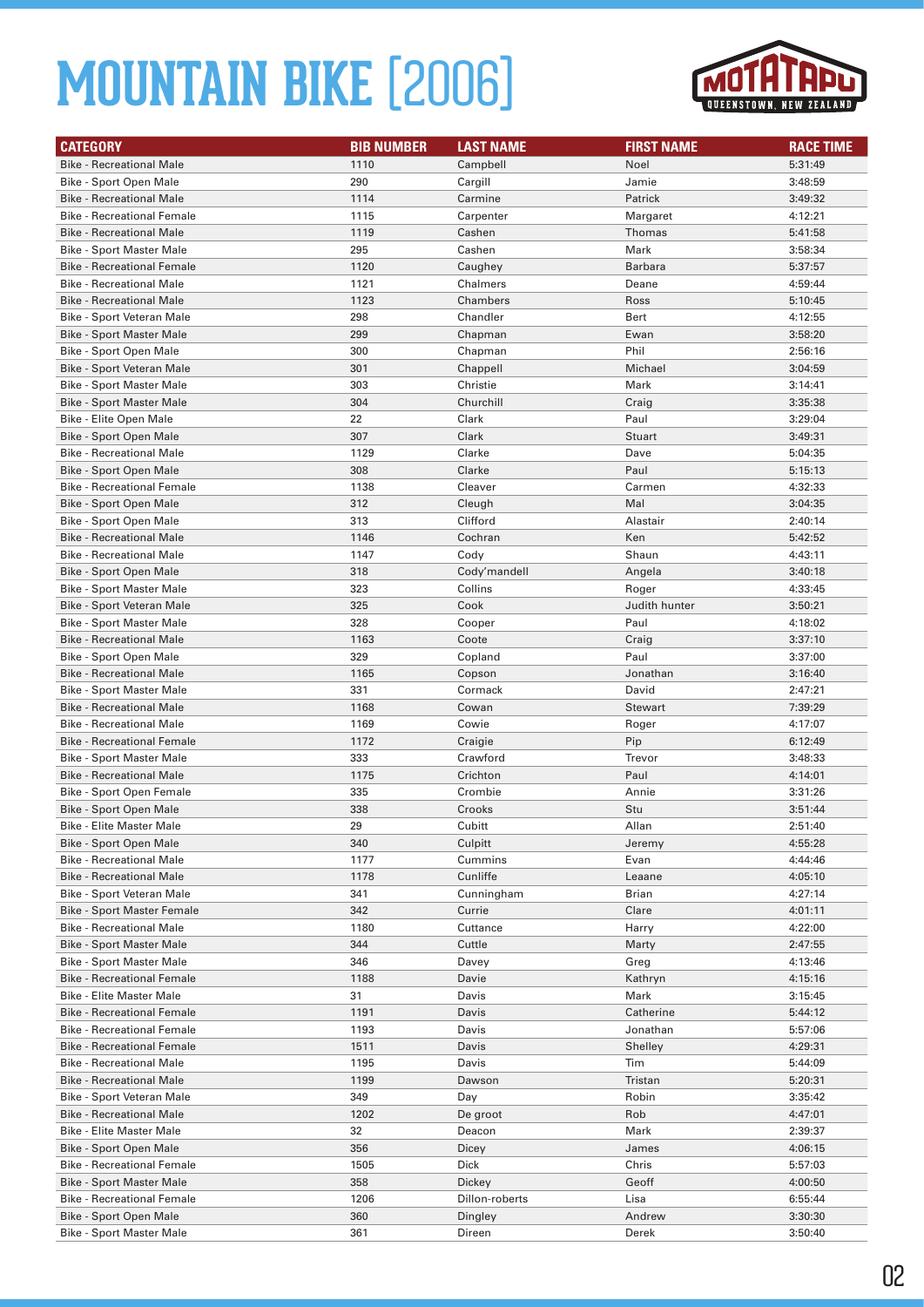

| <b>CATEGORY</b>                                               | <b>BIB NUMBER</b> | <b>LAST NAME</b>     | <b>FIRST NAME</b> | <b>RACE TIME</b>   |
|---------------------------------------------------------------|-------------------|----------------------|-------------------|--------------------|
| <b>Bike - Elite Master Male</b>                               | 36                | Dobson               | Greg              | 2:18:11            |
| <b>Bike - Recreational Female</b>                             | 1326              | Dolan                | Tracey            | 5:12:22            |
| <b>Bike - Elite Master Male</b>                               | 37                | Donaldson            | James             | 3:09:23            |
| Bike - Sport Veteran Male                                     | 365               | Doornenbal           | Julie             | 4:16:44            |
| <b>Bike - Recreational Female</b>                             | 1214              | Dorset               | Amanda            | 4:51:02            |
| <b>Bike - Recreational Male</b>                               | 1216              | Doughty              | Rob               | 3:51:53            |
| <b>Bike - Sport Master Male</b>                               | 366               | Douglas              | lan               | 3:29:29            |
| <b>Bike - Recreational Female</b>                             | 1218              | Dow                  | Angela            | 4:19:10            |
| <b>Bike - Recreational Male</b>                               | 1221              | Duffy                | Chris             | 4:06:44            |
| Bike - Sport Open Male                                        | 368               | Dyet                 | Wayne             | 3:17:46            |
| <b>Bike - Recreational Female</b>                             | 1224              | Dynes                | Robyn             | 6:06:25            |
| <b>Bike - Recreational Female</b>                             | 1225              | Eadie                | Lee               | 6:40:14            |
| <b>Bike - Recreational Male</b>                               | 1230              | Edwards              | Robert            | 4:08:16            |
| <b>Bike - Recreational Male</b>                               | 1231              | Elcock               | Andrew            | 3:22:59            |
| <b>Bike - Recreational Male</b>                               | 1232              | Elder                | Tim               | 4:02:37            |
| Bike - Sport Open Male                                        | 370               | Elder                | Matt              | 3:25:23            |
| <b>Bike - Recreational Male</b>                               | 1233              | Endre                | Zoltan            | 5:16:16            |
| <b>Bike - Recreational Female</b>                             | 1234              | English              | Sharon            | 5:01:08            |
| <b>Bike - Recreational Female</b>                             | 1235              | Evans                | Nicki             | 5:35:04            |
| <b>Bike - Recreational Male</b>                               | 1236              | Ewart                | Baden             | 4:18:07            |
| <b>Bike - Recreational Female</b>                             | 1238              | Fairweather          | Emma              | 4:58:20            |
| Bike - Sport Open Male                                        | 375               | Farmer               | Scott             | 4:05:57            |
| <b>Bike - Recreational Male</b>                               | 1242              | Featherston          | Tim               | 3:39:50            |
| Bike - Sport Open Male                                        | 377               | Feely                | Callum            | 3:59:57            |
| Bike - Elite Open Male                                        | 40                | Ferguson             | Tom               | 2:46:42            |
| <b>Bike - Recreational Male</b>                               | 1247              | Findlay              | Graeme            | 3:15:37            |
| <b>Bike - Elite Master Male</b>                               | 42                | Finnerty             | Nigel             | 2:59:02            |
| Bike - Sport Veteran Male                                     | 385               | Finnigan             | Paddy             | 5:18:03            |
| <b>Bike - Recreational Female</b>                             | 1056              | Fitch                | Stuart            | 5:01:11            |
| Bike - Sport Open Male                                        | 388               | Fitzgerald           | Ryan              | 3:31:00            |
| <b>Bike - Sport Master Female</b>                             | 390               | Flavell              | Sharon            | 4:54:45            |
| <b>Bike - Recreational Male</b>                               | 1253              | Fleet                | Paul              | 4:21:31            |
| <b>Bike - Recreational Male</b>                               | 1255              | Flett                | Murray            | 5:14:46            |
| <b>Bike - Recreational Female</b>                             | 1256              | Flint                | Bronwyn           | 6:08:20            |
| Bike - Sport Open Female                                      | 393               | Foote                | Alice             | 3:29:57            |
| Bike - Sport Open Male                                        | 395               | Fornes               | Lucas             | 3:53:27            |
| <b>Bike - Recreational Female</b>                             | 1408              | Fotheringham         | Judy              | 4:44:34            |
| <b>Bike - Recreational Male</b>                               | 1258              | Fox                  | Dougal            | 4:31:54            |
| <b>Bike - Elite Master Male</b>                               | 45                | Francis              | Duane             | 4:05:39            |
| Bike - Elite Open Male                                        | 402               | Frew                 | Trent             | 3:53:10            |
| <b>Bike - Sport Master Male</b>                               | 400               | Frew                 | Barry             | 3:39:53            |
| Bike - Sport Veteran Male                                     | 401               | Frew                 | John              | 3:50:38            |
| <b>Bike - Recreational Female</b>                             | 1265              | Friar                | Judith            | 4:36:33            |
| <b>Bike - Recreational Female</b>                             | 1266              | Fuggle               | Lynne             | 4:10:02            |
| <b>Bike - Recreational Female</b>                             | 1267              | Fuller               | Halina            | 4:51:34            |
| Bike - Sport Open Female                                      | 404               | Futschek             | Rosie             | 4:55:33            |
| <b>Bike - Recreational Male</b>                               | 1269              | Gale                 | Martin            | 4:32:30            |
| <b>Bike - Recreational Male</b>                               | 1274              | Gardner              | Paul              | 5:18:58            |
| <b>Bike - Elite Master Male</b>                               | 47                | Gardyne              | <b>Brent</b>      | 3:31:15            |
| Bike - Sport Open Male                                        | 409               | Gaudin               | Nigel             | 4:03:11            |
| Bike - Sport Master Male<br><b>Bike - Recreational Female</b> | 410<br>1277       | Geisreiter<br>Gibb   | Marco<br>Sharon   | 3:37:15<br>3:50:40 |
| Bike - Sport Master Male                                      | 412               | Gibb                 | Gerard            |                    |
| Bike - Sport Master Male                                      | 414               | Gibbon               | David             | 4:17:49<br>3:22:24 |
| <b>Bike - Recreational Male</b>                               | 1278              | Gilder               | John              |                    |
| Bike - Sport Master Male                                      | 417               | Giles                | Wayne             | 4:28:13<br>4:28:26 |
| <b>Bike - Recreational Male</b>                               | 1280              | Gill                 | Greg              | 3:48:59            |
| <b>Bike - Recreational Female</b>                             | 1281              |                      |                   | 3:30:15            |
| <b>Bike - Elite Master Male</b>                               | 49                | Gillespie<br>Gillett | Pip<br>Paul       | 3:14:25            |
| <b>Bike - Elite Master Male</b>                               | 50                | Gillman              | Brian             | 3:06:18            |
| <b>Bike - Recreational Male</b>                               | 1284              | Gimblett             | Greg              | 3:29:51            |
| Bike - Sport Open Female                                      | 418               | Glasgow              | Catherine         | 6:27:26            |
| <b>Bike - Elite Master Male</b>                               | 51                | Godsall              | Bill              | 2:45:35            |
| <b>Bike - Recreational Male</b>                               | 1290              | Goldsworthy          | Alan              | 5:08:58            |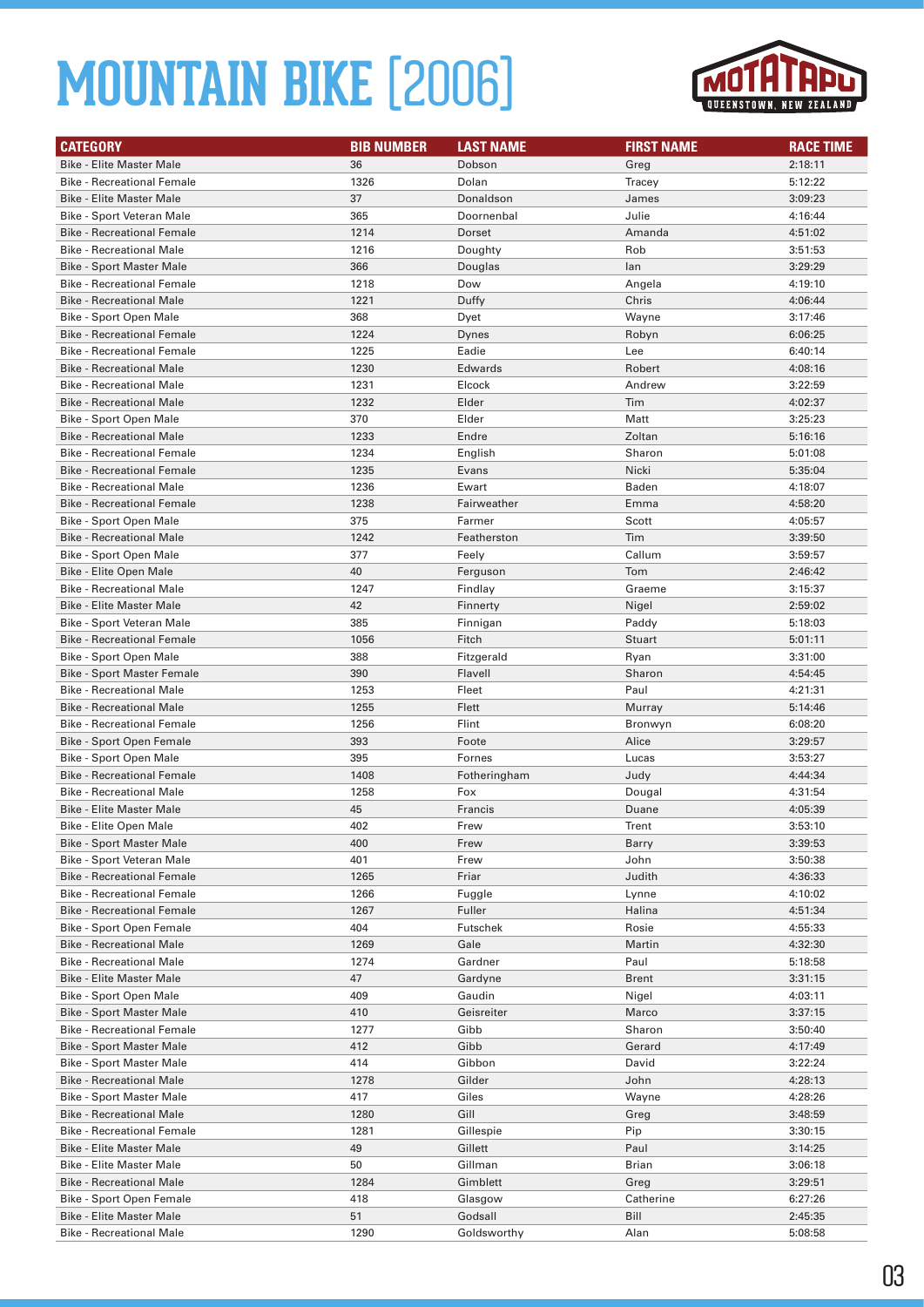

| <b>CATEGORY</b>                    | <b>BIB NUMBER</b> | <b>LAST NAME</b> | <b>FIRST NAME</b> | <b>RACE TIME</b> |
|------------------------------------|-------------------|------------------|-------------------|------------------|
| <b>Bike - Recreational Female</b>  | 1293              | Gough            | Penny             | 3:37:19          |
| Bike - Sport Open Male             | 597               | Gough            | Ben               | 5:35:20          |
| <b>Bike - Recreational Male</b>    | 1294              | Gould            | Geoffrey          | 4:19:47          |
| Bike - Sport Open Female           | 850               | Gould            | David             | 3:58:02          |
| <b>Bike - Recreational Male</b>    | 1295              | Grabner          | Mike              | 5:16:10          |
| <b>Bike - Sport Junior Male</b>    | 430               | Grant            | Fergus            | 5:55:28          |
| <b>Bike - Sport Master Male</b>    | 435               | Greenway         | Peter             | 3:00:16          |
| <b>Bike - Recreational Female</b>  | 1306              | Greer            | Carolyn           | 5:48:27          |
| <b>Bike - Recreational Male</b>    | 1308              | Greig            | Rob               | 5:03:50          |
| <b>Bike - Sport Master Male</b>    | 438               | Grimley          | Mick              | 3:46:01          |
| Bike - Sport Open Male             | 439               | Grindlay         | Cameron           | 3:19:17          |
| Bike - Sport Open Male             | 440               | Groves           | Matt              | 3:40:06          |
| <b>Bike - Recreational Male</b>    | 1312              | Gutschlag        | Simon             | 4:38:49          |
| <b>Bike - Elite Master Male</b>    | 55                | Gutzewitz        | Gordon            | 2:47:48          |
| <b>Bike - Recreational Male</b>    | 1313              | Guy              | Edward            | 3:54:41          |
| <b>Bike - Recreational Female</b>  | 1963              | Haines           | Jo                | 4:04:06          |
| Bike - Sport Open Male             | 446               | Hall             | Matt              | 3:07:07          |
| <b>Bike - Sport Master Male</b>    | 447               | Hamill           | Keith             | 4:09:39          |
| <b>Bike - Recreational Female</b>  | 1319              | Hamilton         | Kelly             | 5:46:58          |
| <b>Bike - Recreational Male</b>    | 1321              | Hamilton         | Neville           | 4:21:29          |
| <b>Bike - Recreational Male</b>    | 1322              | Hamilton         | Wayne             | 4:14:20          |
| Bike - Sport Open Male             | 451               | Harding          | Chris             | 3:32:36          |
| <b>Bike - Sport Veteran Female</b> | 453               | Hargest          | Jim               | 4:00:13          |
| <b>Bike - Recreational Female</b>  | 1325              | Harris           | Gaynor            | 6:16:07          |
| <b>Bike - Recreational Female</b>  | 1328              | Harrold          | Rhys              | 5:48:23          |
| <b>Bike - Recreational Female</b>  | 1329              | Hart             | Kay               | 5:25:57          |
| <b>Bike - Recreational Female</b>  | 1219              | Haughey          | Tim               | 5:31:52          |
| Bike - Sport Master Male           | 461               | Hawkins          | Stan              | 3:01:48          |
| <b>Bike - Recreational Male</b>    | 1333              | Hay              | Robert            | 3:53:00          |
| Bike - Sport Open Female           | 462               | Hazlett          | Lee               | 4:47:44          |
| <b>Bike - Recreational Female</b>  | 1337              | Henderson        | Karen             | 4:44:44          |
| <b>Bike - Recreational Female</b>  | 1338              | Henderson        | Katie             | 4:53:14          |
| <b>Bike - Sport Master Male</b>    | 466               | Henderson        | Quin              | 4:29:57          |
| <b>Bike - Elite Master Male</b>    | 59                | Hill             | Lawrence          | 2:52:32          |
| <b>Bike - Recreational Female</b>  | 1349              | Hines            | Alastair          | 5:47:04          |
| <b>Bike - Recreational Male</b>    | 1353              | Hodson           | Nick              | 5:06:09          |
| Bike - Sport Veteran Male          | 473               | Hoffman          | Shona             | 3:44:23          |
| Bike - Sport Open Female           | 476               | Hogg             | Tony              | 3:39:45          |
| <b>Bike - Recreational Male</b>    | 1360              | Hollows          | Kim               | 3:22:10          |
| Bike - Sport Open Male             | 477               | Holmes           | Andrew            | 3:25:51          |
| Bike - Sport Veteran Male          | 479               | Honeychurch      | Malcolm           | 3:56:14          |
| <b>Bike - Recreational Male</b>    | 1367              | Hopkins          | Simon             | 5:18:28          |
| <b>Bike - Recreational Female</b>  | 1368              | Horder           | Lesley            | 3:54:07          |
| <b>Bike - Recreational Female</b>  | 1433              | Horrell          | Jo                | 3:49:58          |
| <b>Bike - Elite Master Male</b>    | 62                | Hosking          | Peter             | 3:07:28          |
| Bike - Elite Open Male             | 63                | Hughson          | Andrew            | 2:15:46          |
| <b>Bike - Recreational Female</b>  | 1372              | Humepike         | Katherine         | 4:09:59          |
| <b>Bike - Recreational Male</b>    | 1373              | Hunt             | Willy             | 2:52:50          |
| <b>Bike - Sport Master Male</b>    | 489               | Huston           | Gareth            | 3:56:33          |
| <b>Bike - Recreational Male</b>    | 1378              | Hyndman          | Michael           | 4:52:29          |
| <b>Bike - Sport Master Male</b>    | 493               | Hyslop           | Neville           | 3:41:05          |
| <b>Bike - Recreational Male</b>    | 1380              | Inglis           | Euan              | 3:25:49          |
| <b>Bike - Recreational Male</b>    | 1381              | Ingram           | Ross              | 3:45:14          |
| <b>Bike - Elite Master Female</b>  | 33                | Irvine           | Graham            | 4:02:42          |
| Bike - Sport Veteran Male          | 500               | Jamieson         | James             | 4:09:18          |
| <b>Bike - Recreational Female</b>  | 1386              | Jay              | Catherine         | 4:17:04          |
| <b>Bike - Recreational Male</b>    | 1397              | Johnson          | Rich              | 3:21:09          |
| <b>Bike - Recreational Male</b>    | 1395              | Johnson          | Allan             | 4:29:14          |
| <b>Bike - Recreational Male</b>    | 1396              | Johnson          | Paul              | 4:12:51          |
| Bike - Sport Veteran Male          | 506               | Johnston         | Kevin             | 3:00:35          |
| <b>Bike - Recreational Male</b>    | 1400              | Johnstone        | Neil              | 5:41:41          |
| Bike - Sport Open Male             | 509               | Johnstone        | Grant             | 3:59:04          |
| <b>Bike - Recreational Male</b>    | 1403              | Jones            | Chris             | 3:11:38          |
| Bike - Sport Open Male             | 511               | Jones            | Alissa            | 2:44:23          |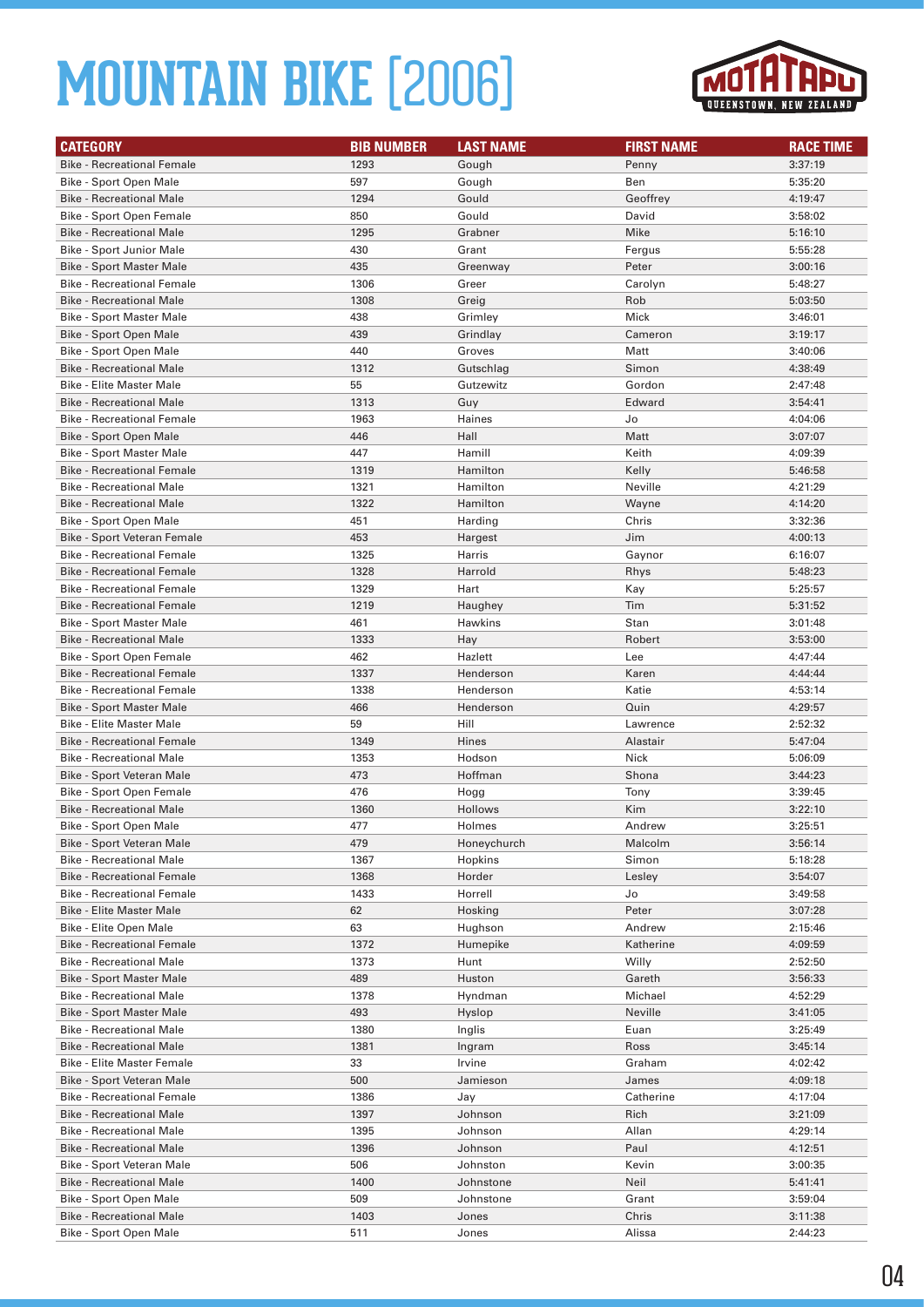

| <b>CATEGORY</b>                                  | <b>BIB NUMBER</b> | <b>LAST NAME</b> | <b>FIRST NAME</b> | <b>RACE TIME</b>   |
|--------------------------------------------------|-------------------|------------------|-------------------|--------------------|
| Bike - Sport Veteran Male                        | 516               | Jones            | Philip            | 3:56:10            |
| <b>Bike - Recreational Male</b>                  | 1251              | Jordan           | Mark              | 5:05:32            |
| Bike - Sport Open Male                           | 519               | Jorgensen        | Neil              | 2:50:11            |
| Bike - Sport Open Male                           | 521               | Joyce            | Peter             | 3:34:41            |
| <b>Bike - Recreational Female</b>                | 1410              | Justice          | Tonya             | 4:45:09            |
| Bike - Elite Open Male                           | 69                | Kane             | Travis            | 2:33:55            |
| <b>Bike - Recreational Female</b>                | 1413              | Kane             | Megan             | 5:15:46            |
| <b>Bike - Recreational Male</b>                  | 1414              | Karon            | Scott             | 4:32:50            |
| <b>Bike - Sport Junior Male</b>                  | 524               | Keen             | Mike              | 3:50:42            |
| <b>Bike - Sport Master Male</b>                  | 529               | Kelly            | Denis             | 3:57:19            |
| <b>Bike - Elite Master Male</b>                  | 13                | Kemper           | Penny             | 3:03:36            |
| <b>Bike - Elite Master Male</b>                  | 70                | Kenderdine       | Duncan            | 3:08:44            |
| <b>Bike - Elite Master Female</b>                | 72                | Kennedy          | Sarah             | 2:59:04            |
| <b>Bike - Recreational Male</b>                  | 1418              | Kennedy          | Chris             | 3:31:19            |
| Bike - Sport Open Male                           | 532               | Kennedy          | Zane              | 3:23:20            |
| Bike - Sport Veteran Male                        | 345               | Kennedy          | Stu               | 3:29:37            |
| Bike - Sport Open Female                         | 535               | Kidd             | Ingrid            | 3:12:03            |
| Bike - Sport Open Male                           | 536               | Kidd             | John              | 3:01:55            |
| <b>Bike - Recreational Female</b>                | 1428              | Kingsbury        | Ann               | 4:53:10            |
| <b>Bike - Recreational Female</b>                | 1433              | Knower           | Jo                | 3:49:58            |
| <b>Bike - Recreational Female</b>                | 1440              | Kyle             | Lyn               | 6:09:18            |
| Bike - Sport Master Male                         | 549               | Langmuir         | John              | 3:31:54            |
| Bike - Sport Open Male                           | 550               | Larsen           | Karl              | 3:26:27            |
| Bike - Sport Veteran Male                        | 551               | Latta            | Murray            | 3:57:04            |
| <b>Bike - Recreational Male</b>                  | 1448              | Laurent          | Stephen           | 3:51:56            |
| Bike - Sport Veteran Male                        | 552               | Laurie           | Dave              | 3:50:16            |
| Bike - Sport Open Male                           | 553               | Lawrence         | Jimmie            | 2:48:43            |
| <b>Bike - Recreational Female</b>                | 1297              | Lay              | Alison            | 5:30:15            |
| <b>Bike - Recreational Male</b>                  | 1455              | Lee              | Michael           | 4:19:15            |
| <b>Bike - Recreational Male</b>                  | 1460              | Ley              | Struan            | 3:34:33            |
| <b>Bike - Recreational Female</b>                | 1462              | Lilley           | James             | 6:12:23            |
| <b>Bike - Sport Master Male</b>                  | 561               | Lindsay          | Steve             | 3:03:59            |
| <b>Bike - Recreational Male</b>                  | 1463              | Little           | David             | 4:18:59            |
| <b>Bike - Recreational Male</b>                  | 1471              | Logan            | Geoff<br>Jeff     | 5:12:34            |
| Bike - Sport Veteran Male                        | 562               | Long             |                   | 3:42:43<br>4:02:45 |
| Bike - Elite Open Male<br>Bike - Sport Open Male | 78<br>567         | Loughlin         | James<br>Tom      | 2:39:06            |
| Bike - Elite Open Male                           | 80                | Lucas<br>Lyon    | Grant             | 2:37:12            |
| <b>Bike - Recreational Male</b>                  | 1477              | Macdonald        | Corey             | 6:25:17            |
| <b>Bike - Recreational Male</b>                  | 1478              | Macdonald        | Ross              | 5:20:24            |
| <b>Bike - Recreational Male</b>                  | 1482              | Mackay           | lain              | 4:50:58            |
| <b>Bike - Elite Master Male</b>                  | 83                | Mackey           | Mike              | 2:34:24            |
| Bike - Elite Open Male                           | 161               | Mackey           | <b>Steve</b>      | 3:23:31            |
| <b>Bike - Recreational Male</b>                  | 1835              | Maclachlan       | Kathy             | 4:27:22            |
| <b>Bike - Sport Master Male</b>                  | 578               | Maclennan        | lan               | 3:37:17            |
| Bike - Sport Open Male                           | 579               | Macleod          | Stuart            | 3:55:50            |
| Bike - Sport Veteran Male                        | 583               | Mahaffie         | John              | 3:48:55            |
| <b>Bike - Recreational Male</b>                  | 1490              | Maluschnig       | Steve             | 2:57:14            |
| <b>Bike - Sport Master Female</b>                | 590               | Manson           | Jan-maree         | 5:09:03            |
| Bike - Sport Master Male                         | 408               | Mark             | Bridget           | 2:53:50            |
| <b>Bike - Sport Open Male</b>                    | 591               | Marquardt        | Maurice           | 2:57:51            |
| <b>Bike - Elite Master Male</b>                  | 87                | Marshall         | Dean              | 2:59:41            |
| Bike - Sport Open Male                           | 593               | Marshall         | Chris             | 4:07:13            |
| <b>Bike - Recreational Male</b>                  | 1496              | Martin           | Nick              | 3:19:59            |
| <b>Bike - Sport Master Male</b>                  | 599               | Matchett         | Jane              | 3:50:51            |
| <b>Bike - Recreational Female</b>                | 1644              | May              | Matthew           | 6:12:27            |
| <b>Bike - Recreational Female</b>                | 1502              | Mayen            | Serena            | 4:07:57            |
| Bike - Sport Veteran Male                        | 604               | Mayes            | Richard           | 3:41:19            |
| <b>Bike - Recreational Male</b>                  | 1506              | Mccay            | John              | 5:18:26            |
| <b>Bike - Recreational Male</b>                  | 1507              | Mcconachie       | Jamie             | 4:15:04            |
| <b>Bike - Recreational Female</b>                | 1509              | Mcconnell        | Karina            | 4:23:30            |
| <b>Bike - Recreational Male</b>                  | 1515              | Mcdonald         | Stewart           | 4:02:30            |
| <b>Bike - Recreational Female</b>                | 1517              | Mcdowall         | Elaine            | 5:45:48            |
| <b>Bike - Elite Master Male</b>                  | 90                | Mcelrea          | Geoffrey          | 2:43:23            |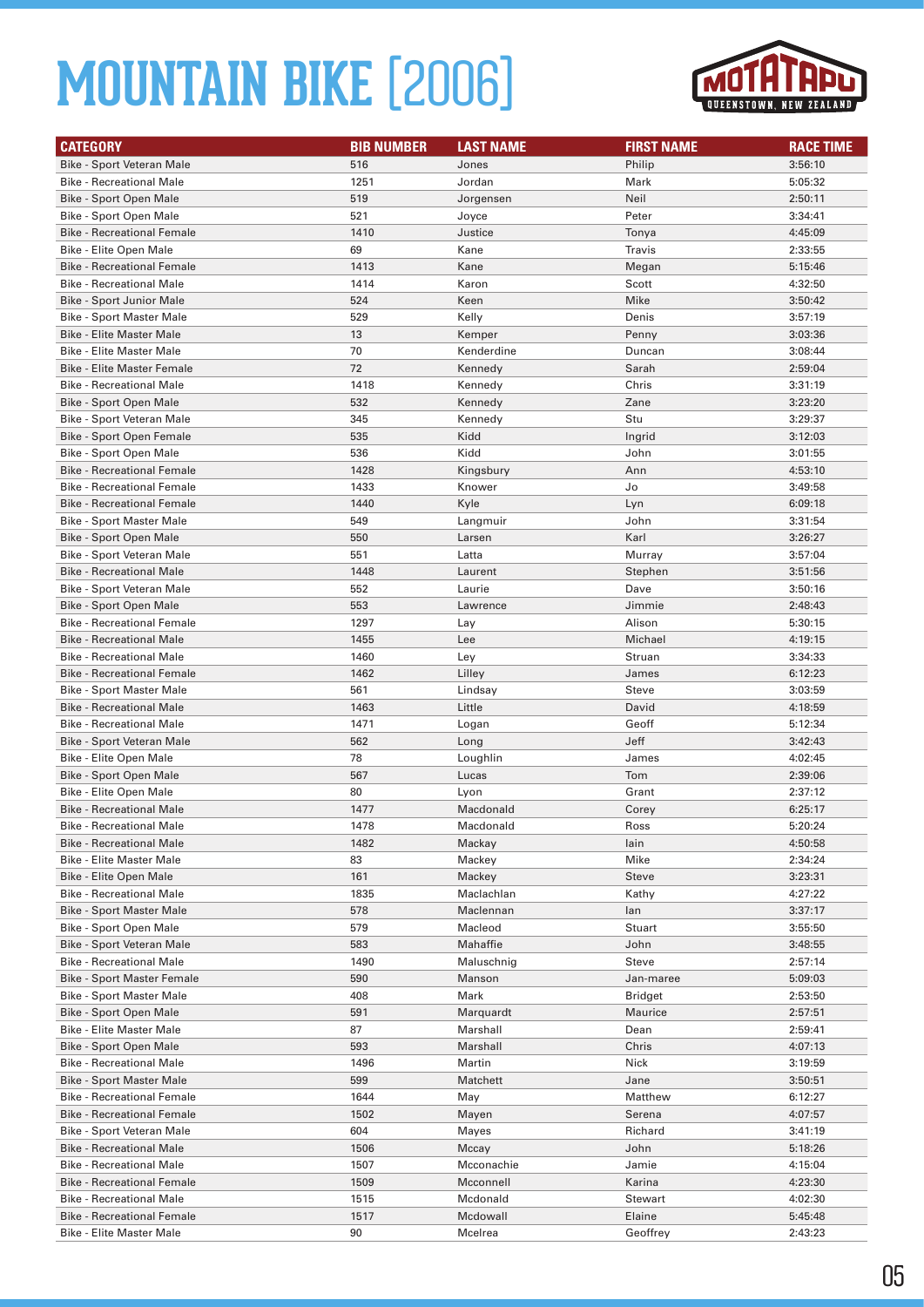

| <b>CATEGORY</b>                   | <b>BIB NUMBER</b> | <b>LAST NAME</b> | <b>FIRST NAME</b> | <b>RACE TIME</b> |
|-----------------------------------|-------------------|------------------|-------------------|------------------|
| <b>Bike - Recreational Female</b> | 1518              | Mcelroy          | Hannah            | 4:31:40          |
| <b>Bike - Recreational Male</b>   | 1523              | Mcglashen        | Colin             | 4:39:39          |
| <b>Bike - Recreational Male</b>   | 1528              | Mcilroy          | Scott             | 4:16:08          |
| Bike - Sport Open Male            | 612               | Mcilwain         | Stuart            | 4:13:50          |
| <b>Bike - Elite Master Male</b>   | 95                | Mckenzie         | Stuart            | 3:24:42          |
| <b>Bike - Recreational Female</b> | 1533              | Mckenzie         | Helen             | 4:22:52          |
| <b>Bike - Recreational Female</b> | 1535              | Mckenzie         | Juliet            | 5:37:59          |
| <b>Bike - Recreational Male</b>   | 1532              | Mckenzie         | Fraser            | 4:50:45          |
| Bike - Sport Open Male            | 614               | Mckenzie         | Daniel            | 4:21:18          |
| Bike - Sport Open Male            | 615               | Mckenzie         | Pete              | 2:44:59          |
| <b>Bike - Elite Open Male</b>     | 96                | Mckerchar        | Dave              | 3:33:13          |
| Bike - Sport Open Male            | 833               | Mckinlay         | Sarah             | 2:32:15          |
| <b>Bike - Sport Master Male</b>   | 618               | Mclaughlan       | Kevin             | 3:03:24          |
| <b>Bike - Recreational Female</b> | 1287              | Mclean           | John              | 5:57:21          |
| <b>Bike - Recreational Female</b> | 1541              | Mclean           | Liz               | 4:58:00          |
| <b>Bike - Recreational Male</b>   | 1543              | Mcleod           | Andrew            | 4:35:55          |
| <b>Bike - Sport Open Male</b>     | 619               | Mclister         | Dallas            | 3:08:35          |
| Bike - Sport Veteran Male         | 560               | Mcmurdo          | Rob               | 3:04:28          |
| <b>Bike - Sport Open Male</b>     | 621               | Mcnamara         | Warren            | 3:31:04          |
| Bike - Sport Master Male          | 624               | Mcpherson        | Michele           | 5:08:05          |
| <b>Bike - Recreational Male</b>   | 1547              | Mcrae            | Kevin             | 5:04:39          |
| Bike - Sport Veteran Female       | 626               | Mead             | Peanut            | 4:11:35          |
| <b>Bike - Elite Master Male</b>   | 98                | Meffan           | Patrick           | 2:15:07          |
| <b>Bike - Sport Master Male</b>   | 628               | Meiklejohn       | Lloyd             | 4:29:18          |
| Bike - Sport Open Male            | 631               | <b>Menzies</b>   | Ed                | 2:57:50          |
| <b>Bike - Recreational Female</b> | 1554              | Meyer            | Valerie           | 4:04:41          |
| <b>Bike - Recreational Male</b>   | 1289              | Michael          | Goldsmith         | 3:36:01          |
| <b>Bike - Recreational Male</b>   | 1555              | Mill             | Duncan            | 4:39:28          |
| <b>Bike - Recreational Male</b>   | 1635              | Millar           | Michael           | 3:37:33          |
| <b>Bike - Elite Master Male</b>   | 100               | Miller           | Tim               | 3:28:04          |
| <b>Bike - Recreational Male</b>   | 1559              | Miller           | Quentin           | 4:00:15          |
| Bike - Sport Open Female          | 635               | Miller           | Sharyn            | 3:22:26          |
| Bike - Sport Open Male            | 632               | Miller           | <b>Brett</b>      | 4:05:46          |
| <b>Bike - Recreational Male</b>   | 1560              | Milliken         | Tom               | 4:18:04          |
| <b>Bike - Recreational Female</b> | 1561              | Millis           | Paul              | 6:23:51          |
| <b>Bike - Recreational Male</b>   | 1565              | Mills            | Stephen           | 5:02:24          |
| <b>Bike - Sport Master Male</b>   | 638               | Milne            | David             | 2:43:11          |
| <b>Bike - Recreational Male</b>   | 1567              | Mitchell         | <b>Brooke</b>     | 3:42:06          |
| <b>Bike - Sport Master Female</b> | 640               | Mitchell         | Jane              | 3:30:46          |
| Bike - Recreational Female        | 1570              | Moffatt          | Barbara           | 3:58:32          |
| <b>Bike - Recreational Female</b> | 1296              | Monaghan         | Brendan           | 5:57:45          |
| <b>Bike - Recreational Male</b>   | 1572              | Moodie           | Stephen           | 5:04:10          |
| Bike - Sport Open Male            | 650               | Moon             | Jeremy            | 4:17:05          |
| Bike - Sport Open Female          | 651               | Moore            | Alison            | 4:25:42          |
| <b>Bike - Recreational Male</b>   | 1573              | Morgan           | Michael           | 4:07:59          |
| <b>Bike - Sport Master Male</b>   | 655               | Morrison         | Paul              | 3:25:47          |
| <b>Bike - Recreational Female</b> | 1579              | Muir             | Christine         | 4:05:40          |
| <b>Bike - Recreational Female</b> | 1583              | Murdoch          | Robyn             | 4:25:52          |
| <b>Bike - Elite Master Male</b>   | 102               | Murray           | Derek             | 2:45:33          |
| <b>Bike - Elite Master Male</b>   | 103               | Murray           | Graeme            | 2:51:16          |
| <b>Bike - Recreational Female</b> | 1587              | Narbey           | Jodi              | 3:56:31          |
| <b>Bike - Recreational Male</b>   | 1588              | Naumann          | Owen              | 4:34:46          |
| <b>Bike - Recreational Female</b> | 1589              | Neale            | Sarah             | 4:19:45          |
| Bike - Sport Open Female          | 669               | Neville          | Louise            | 4:09:30          |
| <b>Bike - Recreational Female</b> | 1597              | Nicholl          | Lisa              | 3:10:23          |
| <b>Bike - Recreational Male</b>   | 1598              | Nicholls         | Howard            | 4:07:26          |
| Bike - Sport Open Male            | 671               | Nieper           | Craig             | 3:20:16          |
| <b>Bike - Recreational Female</b> | 1600              | North            | Christine         | 5:38:13          |
| <b>Bike - Elite Master Male</b>   | 104               | Norton           | <b>Steve</b>      | 2:33:47          |
| <b>Bike - Recreational Male</b>   | 1601              | Notman           | Peter             | 4:23:19          |
| <b>Bike - Recreational Male</b>   | 1603              | O'donnell        | Rory              | 3:44:28          |
| Bike - Sport Open Male            | 675               | O'donnell        | Paul              | 2:48:45          |
| <b>Bike - Elite Master Male</b>   | 106               | Olds             | Wayne             | 2:36:26          |
| <b>Bike - Recreational Male</b>   | 1607              | Olsen            | Mark              | 3:51:22          |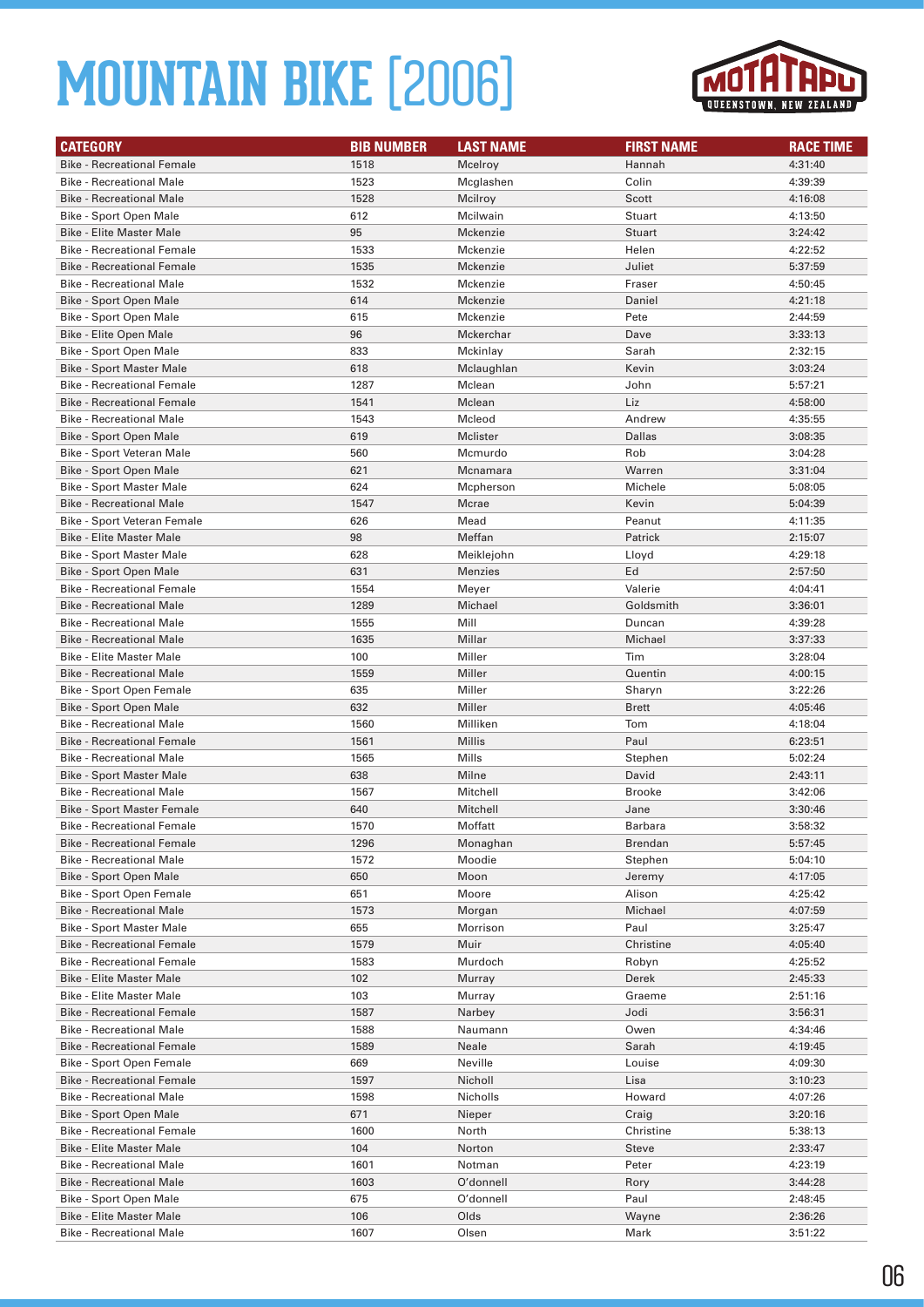

| <b>CATEGORY</b>                   | <b>BIB NUMBER</b> | <b>LAST NAME</b> | <b>FIRST NAME</b> | <b>RACE TIME</b> |
|-----------------------------------|-------------------|------------------|-------------------|------------------|
| <b>Bike - Recreational Male</b>   | 1608              | O'neill          | Damian            | 4:26:24          |
| <b>Bike - Recreational Female</b> | 1609              | Orr              | Marti             | 4:57:57          |
| <b>Bike - Recreational Female</b> | 1610              | Osborne          | Lorraine          | 5:25:49          |
| <b>Bike - Recreational Male</b>   | 1611              | Osborne          | Scott             | 4:29:30          |
| <b>Bike - Recreational Female</b> | 1613              | Owen             | Robyn             | 5:45:12          |
| <b>Bike - Recreational Male</b>   | 1612              | Owen             | David             | 5:45:05          |
| <b>Bike - Recreational Male</b>   | 1618              | Palmer           | Jono              | 5:38:19          |
| <b>Bike - Sport Master Male</b>   | 683               | Palmer           | <b>Brent</b>      | 3:21:01          |
| <b>Bike - Sport Master Male</b>   | 684               | Palmer           | Craig             | 3:51:30          |
| Bike - Sport Master Male          | 686               | Paris            | Greg              | 3:46:37          |
| <b>Bike - Recreational Male</b>   | 1621              | Parker           | Michael           | 4:02:31          |
| <b>Bike - Sport Open Female</b>   | 688               | Parr             | Catherine         | 3:49:25          |
| <b>Bike - Recreational Female</b> | 1629              | Paterson         | Helen             | 6:37:01          |
| <b>Bike - Recreational Male</b>   | 1626              | Paterson         | Garry             | 5:19:44          |
| <b>Bike - Recreational Male</b>   | 1627              | Paterson         | <b>Bradley</b>    | 4:18:58          |
| <b>Bike - Recreational Male</b>   | 1628              | Paterson         | Hamish            | 7:23:46          |
| <b>Bike - Recreational Male</b>   | 1631              | Paterson         | Ralph             | 5:26:12          |
| <b>Bike - Recreational Female</b> | 1635              | Patterson        | Suzanne           | 3:37:33          |
| <b>Bike - Recreational Male</b>   | 1634              | Patterson        | Robin             | 4:06:50          |
| <b>Bike - Recreational Male</b>   | 1633              | Patterson        | Gerald            | 5:41:23          |
| <b>Bike - Recreational Male</b>   | 1636              | Pearce           | David             | 4:18:17          |
| <b>Bike - Sport Master Male</b>   | 667               | Pedersen         | Donald            | 3:15:32          |
| <b>Bike - Recreational Male</b>   | 1642              | Pemberton        | Andrew            | 4:29:16          |
| <b>Bike - Recreational Female</b> | 1646              | Penniket         | Susan             | 6:40:19          |
| <b>Bike - Sport Veteran Male</b>  | 695               | Percival         | Rod               | 3:20:00          |
| <b>Bike - Recreational Male</b>   | 1649              | Peterson         | Kevin             | 3:49:01          |
| <b>Bike - Recreational Male</b>   | 1650              | Pettit           | Rick              | 5:24:28          |
| Bike - Sport Master Male          | 697               | Pfeifer          | Mark              | 3:23:30          |
| Bike - Sport Open Male            | 699               | Phillips         | Ben               | 3:02:19          |
| <b>Bike - Recreational Male</b>   | 1653              | Pike             | Michael           | 3:29:04          |
| <b>Bike - Recreational Male</b>   | 1654              | Pilbrow          | <b>Nick</b>       | 4:00:03          |
| <b>Bike - Recreational Male</b>   | 1656              | Plimmer          | Mike              | 3:01:40          |
| <b>Bike - Recreational Male</b>   | 1657              | Plunket          | Geoff             | 4:24:34          |
| Bike - Sport Master Male          | 702               | Pollard          | Paul              | 4:29:13          |
| <b>Bike - Recreational Male</b>   | 1662              | Prattley         | Laurence          | 4:25:35          |
| <b>Bike - Recreational Female</b> | 1663              | Presbury         | Helen             | 4:30:15          |
| Bike - Sport Veteran Female       | 713               | Prutton          | Sharon            | 2:44:11          |
| Bike - Sport Open Male            | 714               | Pryde            | Jason             | 4:04:50          |
| <b>Bike - Recreational Female</b> | 1667              | Quin             | Kerry             | 4:02:35          |
| Bike - Recreational Male          | 1668              | Quirk            | Athol             | 4:25:08          |
| <b>Bike - Recreational Female</b> | 1385              | Radburnd         | Rosalie           | 4:43:14          |
| <b>Bike - Elite Master Male</b>   | 89                | Ramage           | Shane             | 2:25:44          |
| <b>Bike - Recreational Male</b>   | 1079              | Ramasy           | Mark              | 3:27:17          |
| <b>Bike - Elite Master Male</b>   | 108               | Ramsey           | Aaron             | 3:02:24          |
| Bike - Elite Open Male            | 0                 | Randall          | Matt              | 2:44:53          |
| <b>Bike - Recreational Male</b>   | 1633              | Rayward          | Tim               | 5:41:23          |
| <b>Bike - Elite Master Male</b>   | 111               | Reid             | Anthony           | 2:23:24          |
| <b>Bike - Recreational Male</b>   | 1677              | Reid             | Doug              | 4:45:28          |
| Bike - Sport Open Male            | 723               | Reid             | James             | 5:50:56          |
| <b>Bike - Recreational Female</b> | 1681              | Reilly           | Penny             | 5:50:54          |
| <b>Bike - Recreational Male</b>   | 1252              | Rickerby         | Paul              | 3:43:05          |
| <b>Bike - Elite Master Male</b>   | 34                | Ridder           | Graeme            | 3:35:19          |
| Bike - Sport Open Male            | 727               | Riley            | Joff              | 4:06:17          |
| Bike - Sport Open Male            | 728               | Riley            | Matt              | 4:33:55          |
| Bike - Sport Veteran Male         | 730               | Rillstone        | Dougal            | 3:46:50          |
| <b>Bike - Recreational Male</b>   | 1698              | Robertson        | Graeme            | 4:14:33          |
| Bike - Sport Veteran Male         | 734               | Robertson        | Barry             | 3:50:28          |
| <b>Bike - Sport Master Male</b>   | 737               | Rodwell          | Graeme            | 3:24:18          |
| <b>Bike - Sport Master Male</b>   | 738               | Roe              | Dave              | 3:14:38          |
| Bike - Sport Open Male            | 739               | Rogers           | Jansen            | 3:48:53          |
| <b>Bike - Recreational Female</b> | 1704              | Rooney           | Julie             | 4:37:42          |
| Bike - Sport Veteran Male         | 740               | Roper-lindsay    | John              | 3:23:01          |
| <b>Bike - Recreational Male</b>   | 1706              | Rose             | Matthew           | 3:56:12          |
| Bike - Sport Veteran Male         | 741               | Rose             | Alan              | 3:17:31          |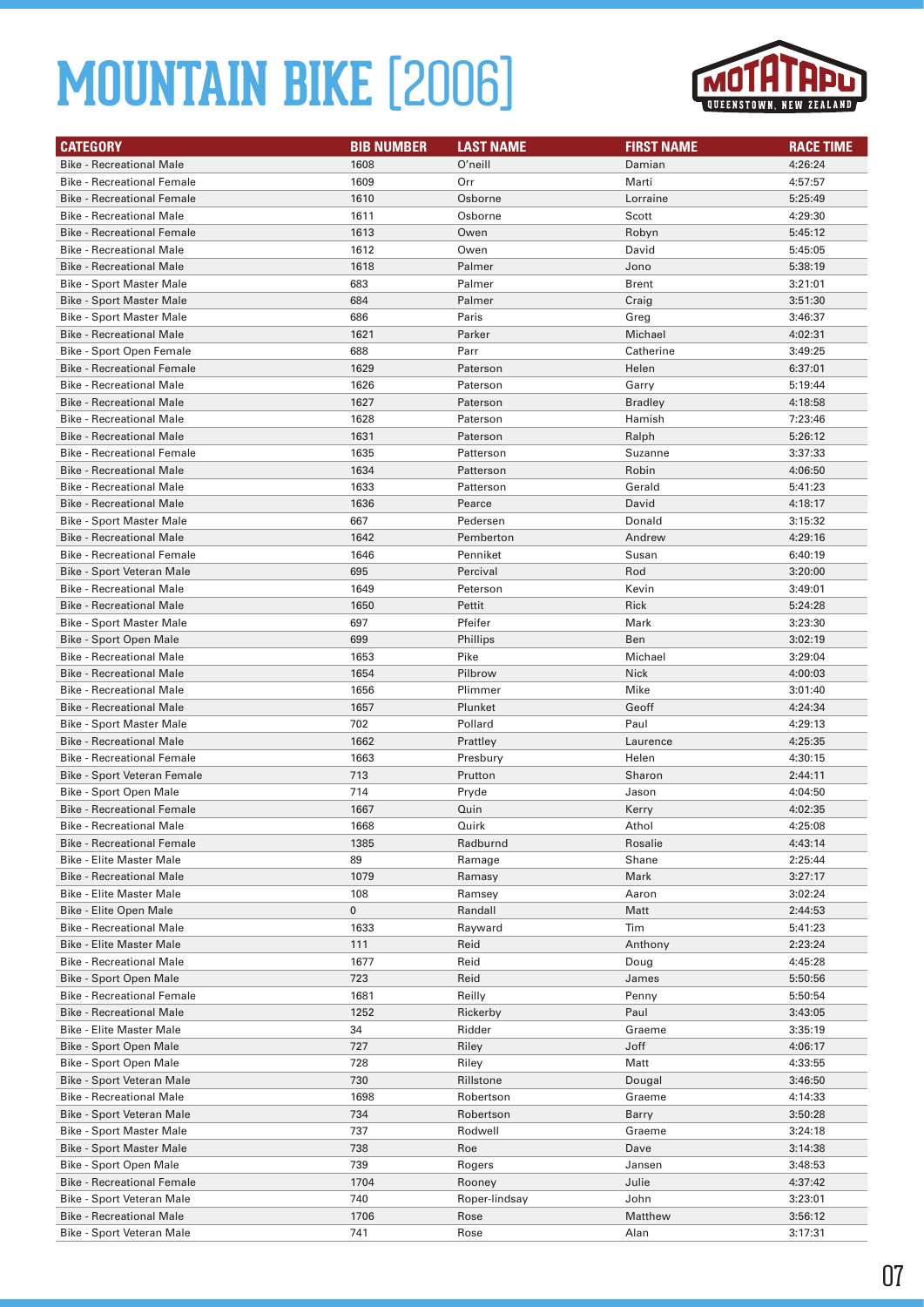

| <b>CATEGORY</b>                   | <b>BIB NUMBER</b> | <b>LAST NAME</b> | <b>FIRST NAME</b> | <b>RACE TIME</b> |
|-----------------------------------|-------------------|------------------|-------------------|------------------|
| <b>Bike - Recreational Male</b>   | 1710              | Ross             | Neville           | 3:50:21          |
| <b>Bike - Sport Master Male</b>   | 744               | Ross             | Murray            | 4:54:55          |
| <b>Bike - Recreational Male</b>   | 1711              | Rossaak          | Jeremy            | 3:46:59          |
| Bike - Sport Open Male            | 745               | Rowland          | Andrew            | 3:56:00          |
| Bike - Sport Open Male            | 746               | Roxburgh         | Lawson            | 3:07:26          |
| Bike - Elite Open Male            | 115               | Roy              | Marcus            | 2:03:30          |
| <b>Bike - Recreational Female</b> | 1454              | Ruddenklau       | Karen             | 5:15:56          |
| <b>Bike - Recreational Male</b>   | 1716              | Russel           | Matthew           | 3:39:52          |
| <b>Bike - Recreational Male</b>   | 1571              | Russell          | Diana             | 4:58:06          |
| Bike - Sport Junior Male          | 751               | Russell          | Hamish            | 3:01:45          |
| Bike - Sport Open Male            | 752               | Russell          | Mark              | 3:26:47          |
| Bike - Sport Open Male            | 750               | Russell          | Glen              | 5:02:44          |
| <b>Bike - Recreational Female</b> | 1721              | Rutherford       | Gill              | 4:55:15          |
| <b>Bike - Recreational Male</b>   | 1724              | Sampey           | Richard           | 5:48:45          |
| <b>Bike - Sport Master Male</b>   | 755               | Sasse            | Ron               | 3:47:36          |
| <b>Bike - Recreational Female</b> | 1726              | Saul             | Vivien            | 4:46:16          |
| Bike - Sport Veteran Male         | 645               | Savage           | Barry             | 3:20:27          |
| <b>Bike - Sport Master Male</b>   | 758               | Scammell         | Robert            | 3:22:20          |
| <b>Bike - Elite Master Male</b>   | 119               | Schmelz          | Justine           | 3:46:00          |
| <b>Bike - Recreational Female</b> | 1732              | Schroder         | Mary-Louise       | 4:19:02          |
| <b>Bike - Recreational Female</b> | 1733              | Schumann         | Gerdi             | 4:30:16          |
| <b>Bike - Recreational Male</b>   | 1734              | Scobie           | John              | 3:50:29          |
| <b>Bike - Elite Master Male</b>   | 120               | Scott            | <b>Brian</b>      | 3:45:35          |
| <b>Bike - Recreational Male</b>   | 1738              | Searle           | Tim               | 4:46:20          |
| <b>Bike - Sport Master Male</b>   | 765               | Seers            | Martin            | 3:26:02          |
| <b>Bike - Recreational Female</b> | 1740              | Setz             | Karen             | 4:07:28          |
| <b>Bike - Recreational Male</b>   | 1745              | Shaw             | Phillip           | 6:39:05          |
| Bike - Sport Open Male            | 768               | Shea             | <b>Brett</b>      | 2:55:27          |
| <b>Bike - Elite Master Male</b>   | 122               | Shearer          | Jeremy            | 3:53:06          |
| <b>Bike - Recreational Male</b>   | 1746              | Shearer          | Robert            | 5:05:15          |
| <b>Bike - Sport Master Male</b>   | 770               | Shepherd         | Martin            | 3:49:36          |
| <b>Bike - Sport Master Male</b>   | 773               | Shields          | Barry             | 4:04:53          |
| Bike - Sport Veteran Male         | 776               | Shore            | lan               | 4:16:36          |
| <b>Bike - Recreational Male</b>   | 1877              | Shull            | Erin              | 3:35:22          |
| <b>Bike - Recreational Male</b>   | 1754              | Sime             | Grant             | 3:57:42          |
| <b>Bike - Recreational Male</b>   | 1757              | Simpson          | Mark              | 3:27:48          |
| <b>Bike - Recreational Male</b>   | 1756              | Simpson          | John              | 5:33:45          |
| Bike - Sport Veteran Male         | 779               | Simpson          | Graeme            | 4:25:34          |
| <b>Bike - Elite Master Male</b>   | 123               | Sinclair         | Aaron             | 3:01:07          |
| Bike - Elite Master Male          | 125               | Singleton        | Murray            | 3:02:09          |
| <b>Bike - Elite Master Male</b>   | 126               | Sladen           | Alister           | 2:49:29          |
| <b>Bike - Recreational Female</b> | 1951              | Smith            | Tania             | 4:05:32          |
| <b>Bike - Recreational Male</b>   | 1765              | Smith            | Corey             | 3:56:05          |
| Bike - Sport Open Female          | 791               | Smith            | Kathryn           | 4:10:43          |
| Bike - Sport Open Female          | 793               | Smith            | Eric              | 3:32:22          |
| Bike - Sport Master Male          | 795               | Smyth            | Len               | 4:08:46          |
| <b>Bike - Recreational Male</b>   | 1774              | Soroka           | Scott             | 4:21:27          |
| Bike - Sport Junior Male          | 798               | Soundy           | Peter             | 3:52:22          |
| Bike - Sport Veteran Male         | 801               | Sparrow          | John              | 3:59:06          |
| Bike - Sport Open Male            | 803               | Spencer          | Nick              | 2:41:27          |
| <b>Bike - Recreational Female</b> | 1780              | Stableford       | Emma              | 5:47:28          |
| <b>Bike - Recreational Female</b> | 1782              | Standfield       | Trish             | 4:03:37          |
| <b>Bike - Recreational Male</b>   | 1783              | Standring        | Peter             | 5:10:55          |
| <b>Bike - Recreational Male</b>   | 1785              | Stanley          | Mike              | 3:32:26          |
| Bike - Sport Veteran Female       | 806               | Stead            | Diane             | 3:38:06          |
| <b>Bike - Recreational Female</b> | 1787              | <b>Steel</b>     | Robyn             | 4:07:25          |
| <b>Bike - Elite Master Male</b>   | 131               | Stephens         | <b>Blair</b>      | 2:37:41          |
| <b>Bike - Recreational Male</b>   | 1794              | Stevenson        | Peter             | 4:34:03          |
| <b>Bike - Recreational Female</b> | 1352              | Stewart          | Caroline          | 5:47:01          |
| <b>Bike - Recreational Female</b> | 1798              | Stewart          | Rachel            | 4:07:35          |
| <b>Bike - Recreational Male</b>   | 1796              | Stewart          | Guy               | 5:17:05          |
| <b>Bike - Recreational Female</b> | 1799              | Stewart-bell     | Anna              | 4:29:28          |
| Bike - Sport Open Male            | 607               | Stewart-mcdonald | Rob               | 3:30:35          |
| <b>Bike - Recreational Female</b> | 1803              | Stout            | Nancy             | 3:50:54          |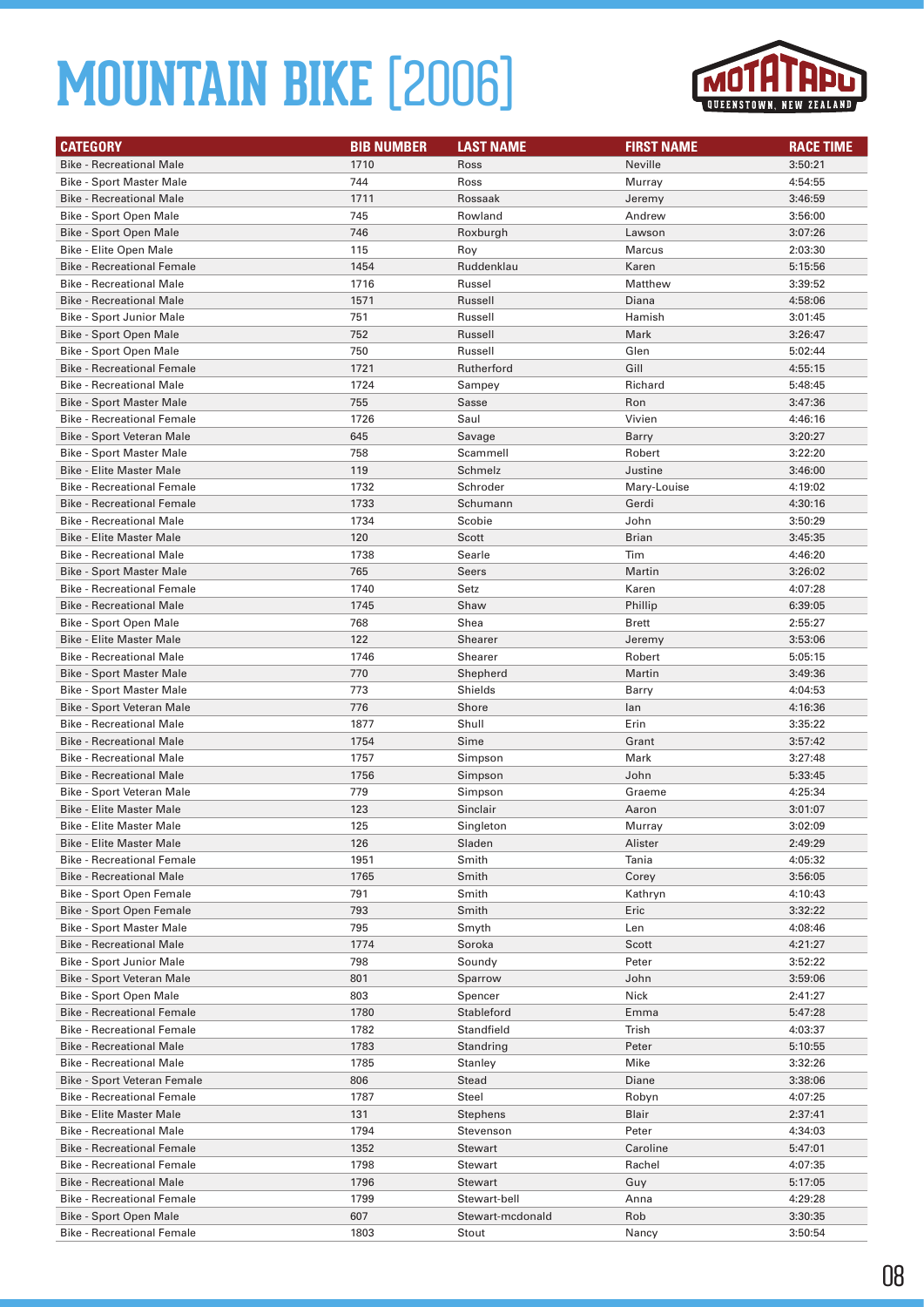

| <b>CATEGORY</b>                                                      | <b>BIB NUMBER</b> | <b>LAST NAME</b>       | <b>FIRST NAME</b> | <b>RACE TIME</b>   |
|----------------------------------------------------------------------|-------------------|------------------------|-------------------|--------------------|
| <b>Bike - Recreational Male</b>                                      | 1802              | Stout                  | Robert            | 5:01:05            |
| <b>Bike - Recreational Female</b>                                    | 1804              | Strachan               | Mary              | 4:33:18            |
| <b>Bike - Recreational Male</b>                                      | 1805              | Stratford              | Ben               | 4:57:54            |
| <b>Bike - Recreational Female</b>                                    | 1808              | <b>Streat</b>          | Elisabet          | 4:32:17            |
| <b>Bike - Sport Open Male</b>                                        | 821               | Sullivan               | Eamon             | 3:35:32            |
| <b>Bike - Recreational Male</b>                                      | 1498              | Swirtz                 | Matthew           | 6:17:00            |
| <b>Bike - Recreational Male</b>                                      | 1815              | Symonds                | Daryl             | 3:40:37            |
| <b>Bike - Sport Master Male</b>                                      | 826               | Tapper                 | Nigel             | 4:15:24            |
| <b>Bike - Recreational Male</b>                                      | 1820              | Taverner               | Simon             | 3:16:50            |
| <b>Bike - Elite Master Male</b>                                      | 135               | Taylor                 | Campbell          | 3:08:47            |
| <b>Bike - Elite Master Male</b>                                      | 136               | Taylor                 | Duncan            | 3:21:52            |
| <b>Bike - Recreational Male</b>                                      | 1824              | Taylor                 | Mark              | 4:19:58            |
| <b>Bike - Recreational Male</b>                                      | 1826              | Te paa                 | Duane             | 3:24:37            |
| <b>Bike - Recreational Male</b>                                      | 1828              | Tell                   | Shane             | 3:02:00            |
| <b>Bike - Elite Master Male</b>                                      | 138               | Thomas                 | Murray            | 3:25:02            |
| <b>Bike - Recreational Male</b>                                      | 1830              | Thomas                 | <b>Bruce</b>      | 3:21:06            |
| <b>Bike - Recreational Male</b>                                      | 1838              | Thompson               | Kevin             | 5:34:18            |
| <b>Bike - Recreational Male</b>                                      | 1693              | Thompson               | Rosalie           | 6:08:58            |
| <b>Bike - Recreational Male</b>                                      | 1840              | Thompson               | Paul              | 3:40:55            |
| <b>Bike - Sport Master Male</b>                                      | 839               | Thompson               | Stephen           | 4:15:01            |
| Bike - Sport Open Female                                             | 838               | Thompson               | Michelle          | 3:55:50            |
| Bike - Sport Veteran Male                                            | 837               | Thompson               | John              | 5:31:40            |
| <b>Bike - Recreational Male</b>                                      | 1842              | Thomson                | Rod               | 4:17:21            |
| <b>Bike - Sport Master Male</b>                                      | 841               | Thomson                | Martin            | 4:45:12            |
| <b>Bike - Sport Master Male</b>                                      | 845               | Tily                   | Wayne             | 5:42:16            |
| <b>Bike - Sport Master Male</b>                                      | 844               | Tily                   | Ross              | 2:59:15            |
| <b>Bike - Recreational Male</b>                                      | 1846              | Timperley              | Tony              | 5:32:54            |
| <b>Bike - Recreational Male</b>                                      | 1850              | Townsend               | Scott             | 3:35:11            |
| <b>Bike - Elite Master Male</b>                                      | 143               | Turner                 | James             | 3:36:59            |
| <b>Bike - Elite Master Male</b>                                      | 143               | Turner                 | Ross              | 3:36:59            |
| Bike - Sport Open Male                                               | 856               | Turner                 | Paul              | 2:54:47            |
| Bike - Sport Veteran Male                                            | 855               | Turner                 | Michael           | 3:08:37            |
| <b>Bike - Recreational Male</b>                                      | 1857              | Urquhart               | Robert            | 4:13:43            |
| <b>Bike - Recreational Female</b>                                    | 1858              | Uru                    | Robbie            | 5:46:55            |
| <b>Bike - Sport Master Male</b>                                      | 859               | Van der lingen         | Jasper            | 2:43:16            |
| <b>Bike - Elite Master Male</b>                                      | 144               | Van der voorn          | Hans              | 2:36:30            |
| <b>Bike - Recreational Female</b>                                    | 1862              | Van dijk               | Tess              | 4:25:54            |
| <b>Bike - Sport Master Male</b>                                      | 861               | Van irsel              | Rene              | 4:10:48            |
| <b>Bike - Recreational Male</b>                                      | 1867              | Verbeet                | Chris             | 4:58:30            |
| Bike - Elite Master Male                                             | 145               | Vermeulen              | Dutchy            | 3:03:09            |
| Bike - Sport Open Female                                             | 868               | Vryenhoek              | Nicola            | 4:09:22            |
| <b>Bike - Recreational Male</b>                                      | 1872              | Wales                  | Derrick           | 4:25:29            |
| <b>Bike - Sport Master Male</b>                                      | 822               | Wales                  | Susan             | 3:43:21            |
| <b>Bike - Sport Master Male</b>                                      | 871               | Wall                   | Robert            | 2:52:08            |
| <b>Bike - Recreational Female</b>                                    | 1874              | Wallace                | Rachel            | 7:04:18            |
| Bike - Sport Veteran Female                                          | 873               | Walsh                  | Marie             | 4:08:21            |
| <b>Bike - Recreational Female</b>                                    | 1879              | Wansbrough             | Erin              | 3:31:00            |
| <b>Bike - Recreational Female</b>                                    | 1881              | Ward                   | Ali               | 4:10:34            |
| <b>Bike - Sport Master Male</b><br><b>Bike - Recreational Female</b> | 875               | Ward                   | <b>Brendan</b>    | 4:20:08            |
|                                                                      | 1883              | Wason-clarke<br>Watson | Rachael           | 4:45:05            |
| <b>Bike - Elite Master Male</b><br><b>Bike - Elite Master Male</b>   | 148<br>149        | Watson                 | Mark              | 3:31:02<br>3:04:24 |
| Bike - Sport Open Male                                               | 881               | Watson                 | Tony<br>Miles     | 3:06:16            |
| <b>Bike - Recreational Female</b>                                    | 1887              | Watts                  | Ellie             | 3:27:25            |
| <b>Bike - Recreational Male</b>                                      | 1441              | Waugh                  | Chris             |                    |
| Bike - Sport Open Male                                               | 883               | Webb                   | David             | 4:06:09<br>4:12:32 |
| Bike - Sport Veteran Male                                            | 884               | Weinberg               | Gary              | 3:53:07            |
| <b>Bike - Recreational Female</b>                                    | 1893              | West                   | Ange              | 4:05:56            |
| Bike - Sport Veteran Male                                            | 886               | Whitaker               | John              | 3:42:03            |
| <b>Bike - Recreational Female</b>                                    | 1898              | White                  | David             | 5:30:54            |
| <b>Bike - Recreational Male</b>                                      | 1897              | White                  | Douglas           | 4:22:15            |
| <b>Bike - Recreational Male</b>                                      | 1900              | Whiten                 | Stu               | 4:02:52            |
| <b>Bike - Recreational Female</b>                                    | 1903              | Whyte                  | Jane              | 3:42:57            |
| <b>Bike - Recreational Male</b>                                      | 1904              | Wickenden              | Stephen           | 3:27:36            |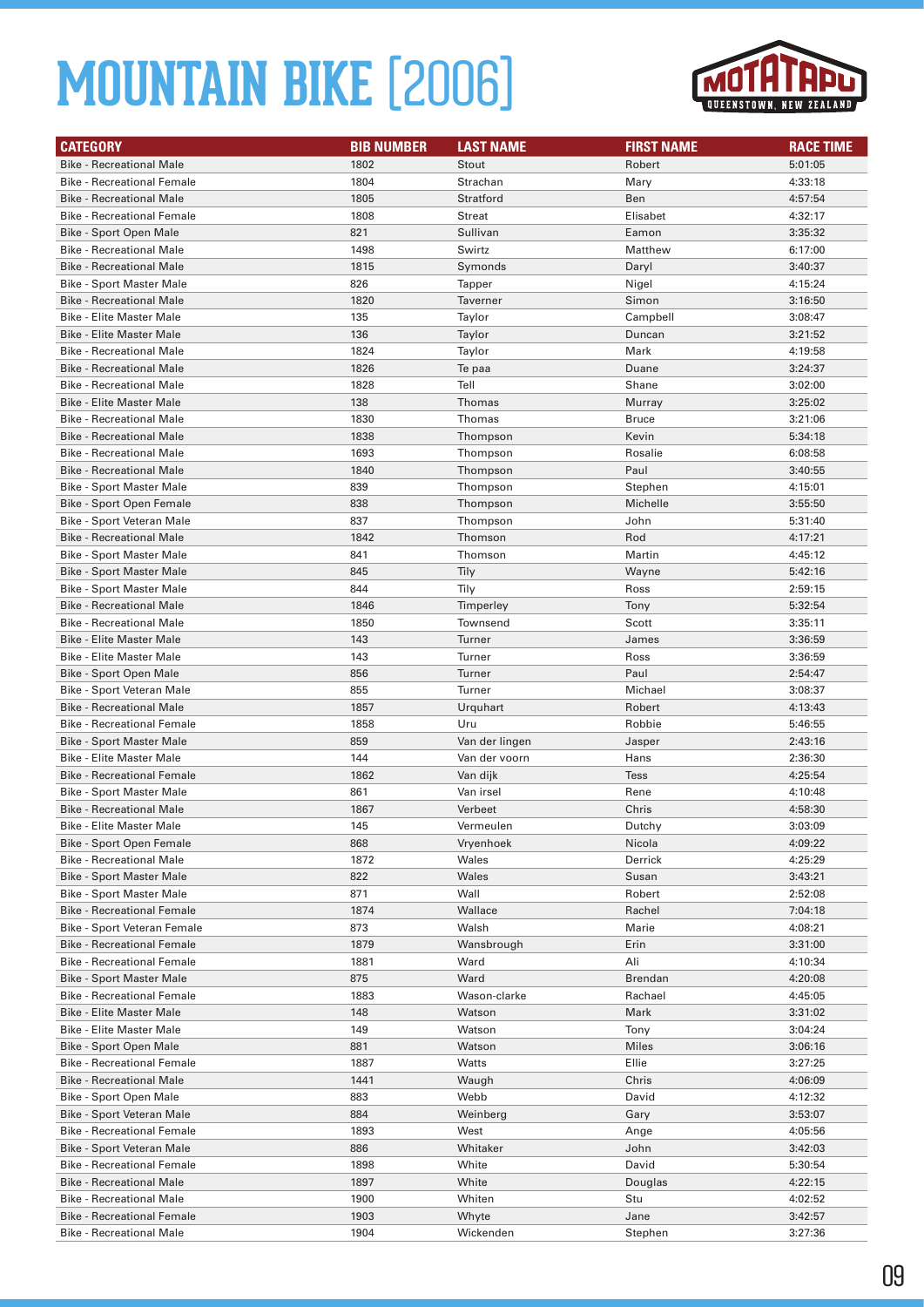

| <b>CATEGORY</b>                    | <b>BIB NUMBER</b> | <b>LAST NAME</b> | <b>FIRST NAME</b> | <b>RACE TIME</b> |
|------------------------------------|-------------------|------------------|-------------------|------------------|
| <b>Bike - Sport Open Male</b>      | 890               | Wickstrom        | John              | 4:16:13          |
| Bike - Elite Open Male             | 152               | Wiegersma        | Leonard           | 3:04:30          |
| Bike - Elite Open Male             | 152               | Wiegersma        | Edwin             | 3:04:30          |
| <b>Bike - Sport Veteran Female</b> | 892               | Wilkins          | Pamela            | 5:41:30          |
| <b>Bike - Recreational Female</b>  | 1909              | Williams         | Wendy             | 4:39:02          |
| <b>Bike - Recreational Female</b>  | 1907              | Williams         | Carol             | 3:56:42          |
| <b>Bike - Recreational Female</b>  | 1911              | Willis           | Lyndal            | 5:40:54          |
| <b>Bike - Recreational Female</b>  | 1913              | Wilson           | Analise           | 3:38:09          |
| <b>Bike - Recreational Male</b>    | 1917              | Wilson           | Kristy            | 3:59:13          |
| Bike - Sport Open Male             | 901               | Wilson           | Dugall            | 3:19:55          |
| <b>Bike - Sport Open Male</b>      | 902               | Wilson           | Glenn             | 3:12:24          |
| <b>Bike - Recreational Female</b>  | 1920              | Winter           | Neil              | 5:43:19          |
| <b>Bike - Sport Veteran Male</b>   | 907               | Winter           | <b>Ben</b>        | 3:12:23          |
| Bike - Sport Open Male             | 908               | Witheford        | Jon               | 5:10:05          |
| <b>Bike - Recreational Female</b>  | 1923              | Withers          | Michael           | 4:44:10          |
| <b>Bike - Recreational Male</b>    | 1186              | Witte            | Gary              | 4:03:39          |
| <b>Bike - Recreational Female</b>  | 1926              | Wong             | Andrea            | 5:18:53          |
| <b>Bike - Sport Master Male</b>    | 909               | Wong             | Tony              | 3:14:31          |
| <b>Bike - Recreational Male</b>    | 1929              | Wood             | Alastair          | 4:14:22          |
| Bike - Sport Veteran Male          | 910               | Wood             | Chris             | 4:22:36          |
| Bike - Sport Veteran Male          | 912               | Wood             | John              | 3:50:45          |
| <b>Bike - Sport Master Male</b>    | 914               | Wooding          | John              | 3:07:04          |
| <b>Bike - Elite Master Male</b>    | 157               | Woodman-aldridge | Peter             | 3:08:29          |
| <b>Bike - Elite Master Male</b>    | 159               | Wooff            | Steve             | 2:42:21          |
| <b>Bike - Elite Open Male</b>      | 160               | Wright           | Hamish            | 3:05:48          |
| <b>Bike - Recreational Male</b>    | 1932              | Wright           | Tania             | 4:34:05          |
| <b>Bike - Recreational Male</b>    | 1934              | Wright           | Darren            | 4:16:28          |
| Bike - Sport Open Male             | 915               | Wright           | Shane             | 3:33:54          |
| <b>Bike - Sport Junior Female</b>  | 919               | Yeats            | Chris             | 3:36:58          |
| <b>Bike - Recreational Female</b>  | 1936              | Yeo              | Keri              | 6:42:01          |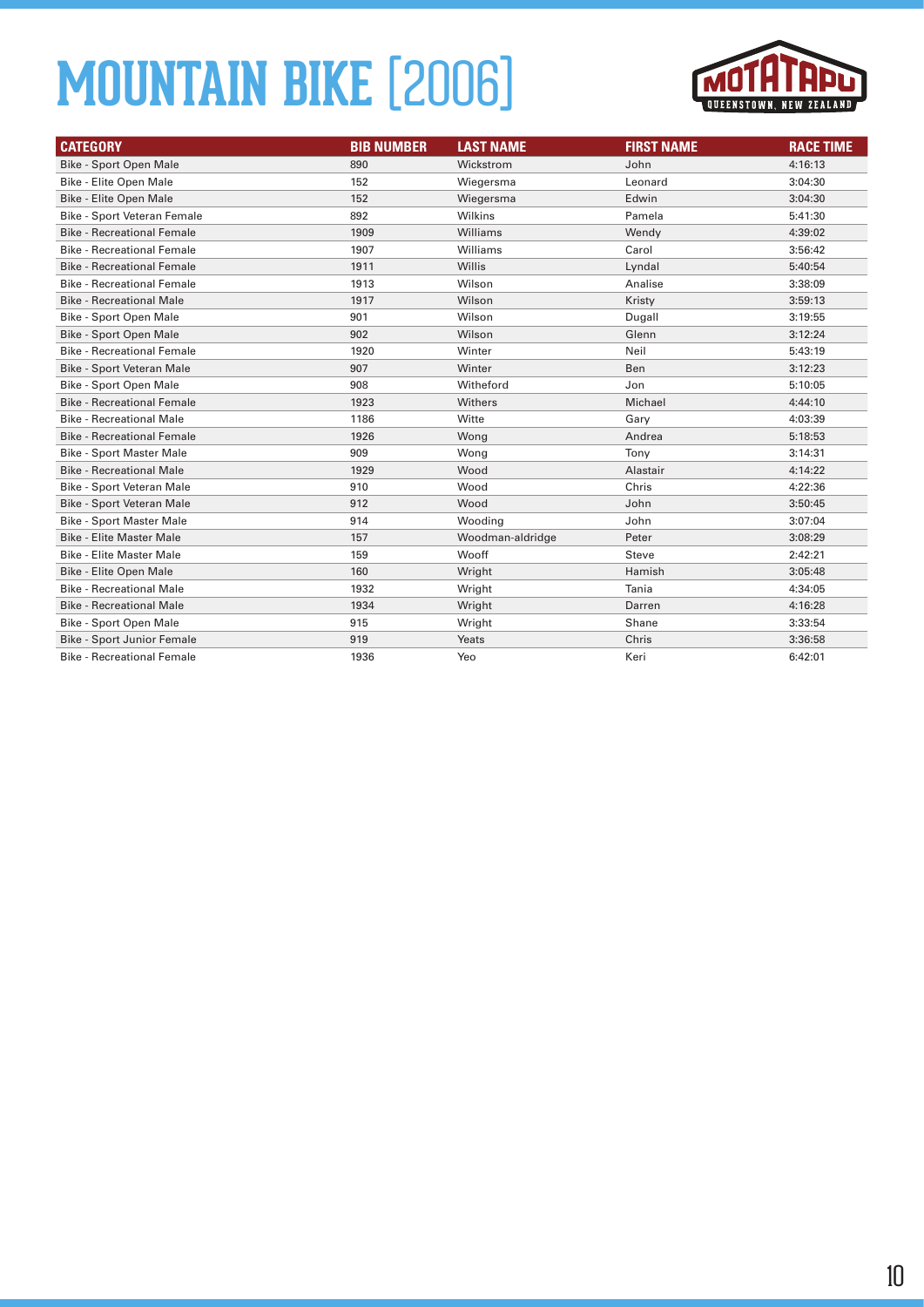# **OFF-ROAD MARATHON** (2006)



| <b>CATEGORY</b>                 | <b>BIB NUMBER</b> | <b>LAST NAME</b>  | <b>FIRST NAME</b> | <b>RACE TIME</b> |
|---------------------------------|-------------------|-------------------|-------------------|------------------|
| Marathon - Veteran Male         | 10837             | Adam              | John              | 4:50:49          |
| Marathon - Open Female          | 10309             | Adams             | John              | 4:44:41          |
| <b>Marathon - Master Male</b>   | 10510             | Allan             | Roger             | 4:23:59          |
| <b>Marathon - Master Male</b>   | 10495             | Allen             | Bruce a.          | 5:04:20          |
| Marathon - Open Male            | 10131             | Allott            | Geoff             | 5:19:47          |
| Marathon - Open Female          | 10353             | Anderson          | Chris             | 4:23:43          |
| Marathon - Open Male            | 10224             | Anglem            | Nat               | 3:11:03          |
| <b>Marathon - Master Female</b> | 10602             | Arnold            | Debra             | 4:33:28          |
| <b>Marathon - Master Male</b>   | 10530             | <b>Baker</b>      | Peter             | 3:45:22          |
| Marathon - Open Male            | 10045             | Banham            | Mark              | 5:16:31          |
| Marathon - Open Female          | 10356             | Barach            | Alice             | 4:31:14          |
| Marathon - Open Male            | 10183             | <b>Baxter</b>     | Warrick           | 5:19:41          |
| Marathon - Open Male            | 10128             | <b>Bayliss</b>    | Peter             | 4:43:44          |
| <b>Marathon - Master Male</b>   | 10569             | Bennetts          | Peter             | 5:25:10          |
| Marathon - Open Male            | 10014             | <b>Bixley</b>     | Matt              | 3:58:05          |
| <b>Marathon - Master Female</b> | 10666             | Blommerde         | Adrian            | 6:56:16          |
| <b>Marathon - Master Female</b> | 10640             | <b>Boanas</b>     | Guy               | 5:24:09          |
| Marathon - Open Male            | 10199             | Boyd              | Linda             | 4:33:07          |
| Marathon - Open Female          | 10219             | <b>Bradley</b>    | Maria             | 4:43:47          |
| Marathon - Open Male            | 10129             | <b>Brinkworth</b> | Keith             | 4:36:18          |
| Marathon - Open Male            | 10076             | <b>Brown</b>      | Jason             | 3:13:52          |
| Marathon - Open Male            | 10017             | <b>Buick</b>      | Gary              | 5:21:40          |
| Marathon - Open Male            | 10058             | Camm              | Adrian            | 3:34:02          |
| Marathon - Master Female        | 10667             | Chignell          | Helen             | 5:14:01          |
| Marathon - Open Male            | 10166             | Cocks             | Jack              | 5:09:43          |
| <b>Marathon - Master Female</b> | 10605             | Collins           | Ruth              | 4:57:22          |
| <b>Marathon - Master Female</b> | 10678             | Colpitts          | Stephen           | 5:03:24          |
| Marathon - Open Male            | 10223             | Combe             | Stephen           | 5:16:58          |
| Marathon - Open Female          | 10207             | Cooke             | Susan             | 4:45:42          |
| Marathon - Veteran Female       | 10909             | Cooper            | Lyn               | 6:31:55          |
| Marathon - Veteran Female       | 10918             | Cornwell          | Helen             | 5:28:39          |
| Marathon - Open Male            | 10198             | Costello          | Drew              | 5:22:17          |
| Marathon - Open Male            | 10080             | Cox               | Kerry             | 4:40:03          |
| <b>Marathon - Master Female</b> | 10687             | Craig             | Jan               | 4:36:01          |
| <b>Marathon - Master Female</b> | 10632             | Cunninghame       | Kate              | 5:19:39          |
| Marathon - Open Female          | 10339             | Currie            | Jodi              | 4:28:06          |
| Marathon - Open Male            | 10007             | Dagg              | Chris             | 2:48:26          |
| Marathon - Open Male            | 10024             | Davis             | Vaughn            | 4:33:04          |
| Marathon - Open Male            | 10044             | Delaforce         | Jason             | 4:13:50          |
| Marathon - Open Male            | 10195             | Dillon            | Sam               | 3:37:57          |
| Marathon - Open Male            | 10126             | Donaldson         | Craig             | 4:22:18          |
| Marathon - Open Male            | 10204             | Easton            | Tim               | 6:01:49          |
| Marathon - Veteran Male         | 10867             | Eaton             | Hugh              | 4:15:28          |
| Marathon - Veteran Male         | 10820             | Eyers             | Vivien            | 3:55:20          |
| Marathon - Veteran Male         | 10832             | Fairbairn         | Garth             | 3:45:31          |
| Marathon - Open Female          | 10316             | Ffiske            | Jacqui            | 4:05:51          |
| <b>Marathon - Master Female</b> | 10633             | Ford              | Marie             | 5:04:16          |
| Marathon - Master Male          | 10476             | Forde             | Phil              | 3:42:43          |
| Marathon - Master Male          | 10444             | Fry               | John              | 3:49:30          |
| <b>Marathon - Master Female</b> | 10690             | Gallaway          | Annie             | 6:03:23          |
| <b>Marathon - Master Male</b>   | 10479             | Gent              | David             | 5:23:33          |
| Marathon - Open Female          | 10227             | Goff              | Clarissa jade     | 4:34:47          |
| Marathon - Master Male          | 10501             | Grant             | <b>Stuart</b>     | 5:27:36          |
| <b>Marathon - Master Male</b>   | 10436             | Green             | Peter             | 4:03:00          |
| Marathon - Veteran Female       | 10910             | Green             | Jude              | 4:49:16          |
| Marathon - Open Female          | 10248             | Grimwood          | Nikki             | 3:53:23          |
| Marathon - Open Female          | 10211             | Guy               | Ruthy             | 5:07:08          |
| Marathon - Open Male            | 10196             | Hall              | Leeanne           | 4:40:02          |
| Marathon - Open Male            | 10185             | Hall              | Russell           | 3:39:39          |
| Marathon - Master Female        | 10604             | Hanson            | Helen             | 4:47:21          |
| Marathon - Master Male          | 10408             | Hanson            | Kelvin            | 4:31:32          |
| Marathon - Open Male            | 10048             | Haora             | Johnny            | 5:06:37          |
| Marathon - Master Male          | 10428             | Heath             | Chris             | 4:48:53          |
| Marathon - Open Female          | 10371             | Helles            | Margrethe         | 4:43:12          |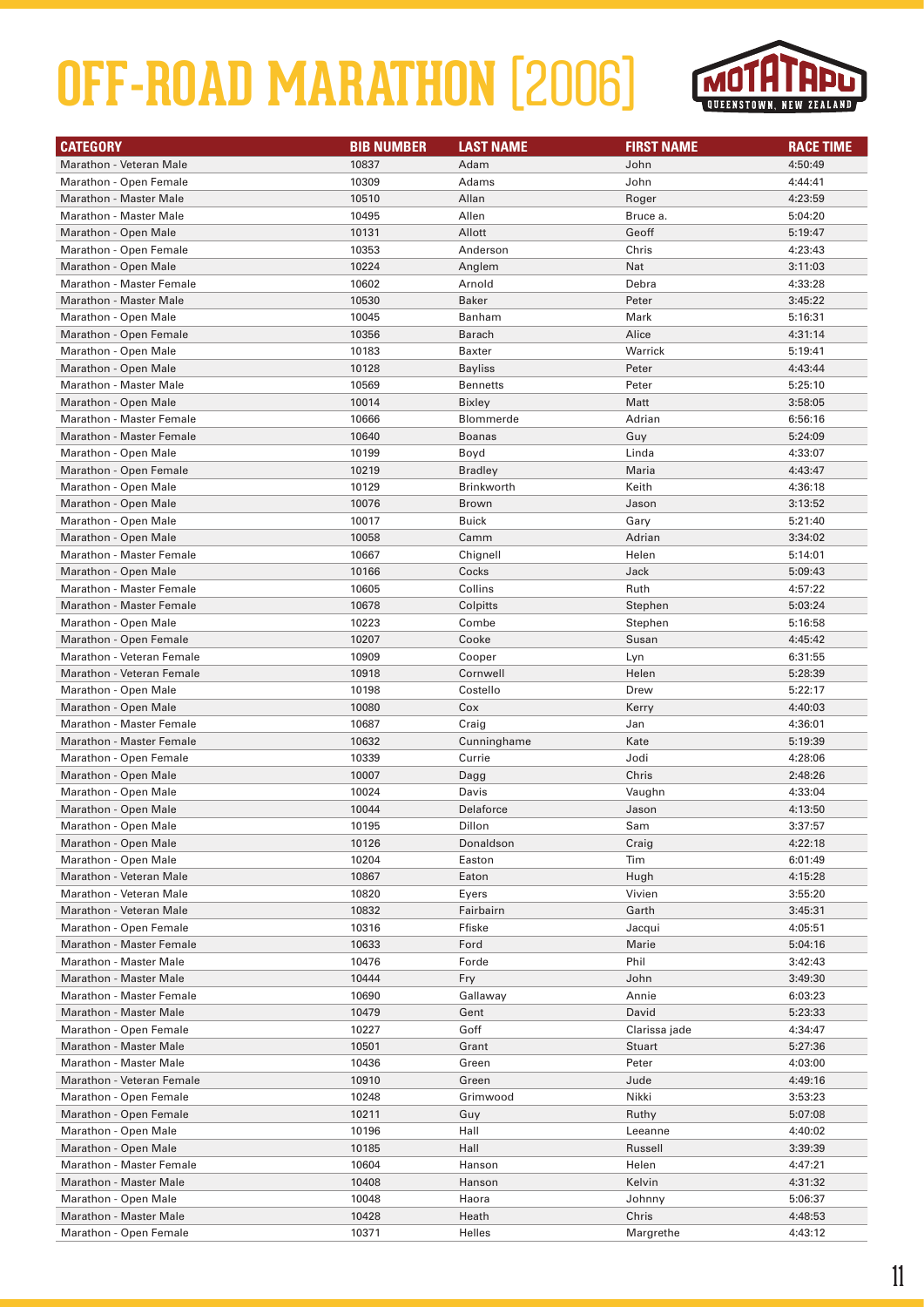# **OFF-ROAD MARATHON** (2006)



| <b>CATEGORY</b>                 | <b>BIB NUMBER</b> | <b>LAST NAME</b> | <b>FIRST NAME</b> | <b>RACE TIME</b> |
|---------------------------------|-------------------|------------------|-------------------|------------------|
| <b>Marathon - Master Male</b>   | 10473             | Hemingway        | Tim               | 4:04:21          |
| <b>Marathon - Master Male</b>   | 10542             | Hill             | James             | 4:35:46          |
| <b>Marathon - Master Male</b>   | 10416             | Hishon           | Richard           | 4:57:14          |
| Marathon - Veteran Male         | 10856             | Jarman           | Robert            | 5:22:19          |
| Marathon - Open Male            | 10101             | Johnson          | Matthew           | 4:10:48          |
| <b>Marathon - Master Male</b>   | 10403             | Jones            | Clive             | 4:04:00          |
| <b>Marathon - Master Female</b> | 10661             | Jopson           | Jan               | 6:18:31          |
| Marathon - Open Male            | 10200             | Kemp             | Neville           | 4:47:55          |
| Marathon - Veteran Male         | 10822             | Kirkman          | Gary              | 3:53:49          |
| <b>Marathon - Master Male</b>   | 10438             | Koedyk           | Grant             | 4:07:01          |
| <b>Marathon - Master Female</b> | 10609             | Laing            | Jim               | 5:56:14          |
| <b>Marathon - Master Male</b>   | 10427             | Lang             | Simon             | 4:51:19          |
| Marathon - Veteran Male         | 10876             | Lennie           | lan               | 4:54:09          |
| Marathon - Open Female          | 10232             | Lewis            | Kerrey            | 5:44:46          |
| Marathon - Open Male            | 10069             | Liddell          | Justin            | 4:16:08          |
| Marathon - Veteran Male         | 10802             | Low              | David             | 4:25:33          |
| Marathon - Open Female          | 10202             | Lucas            | Sophie            | 4:08:44          |
| Marathon - Open Female          | 10368             | Ludwig           | Jodie             | 5:18:41          |
| <b>Marathon - Master Male</b>   | 10496             | Macfarlane       | Andrew            | 5:02:23          |
| <b>Marathon - Master Female</b> | 10635             | Manthorpe        | Jane              | 5:03:45          |
| <b>Marathon - Master Male</b>   | 10514             | <b>Mcaleer</b>   | Kevin             | 5:11:15          |
| Marathon - Veteran Male         | 10807             | Mccorkindale     | Bryan             | 3:38:04          |
| Marathon - Master Male          | 10499             | Mccrostie        | Grant             | 4:45:26          |
| Marathon - Veteran Female       | 10901             | Mckinney         | Sue               | 4:33:41          |
| Marathon - Open Male            | 10006             | Mcleay           | Glenn             | 4:07:17          |
| <b>Marathon - Master Male</b>   | 10421             | Mirfin           |                   | 4:31:05          |
|                                 |                   |                  | Vicky             |                  |
| Marathon - Open Female          | 10215             | Molony           | Michael           | 5:00:16          |
| <b>Marathon - Master Female</b> | 10623             | Moore            | Beth              | 5:51:41          |
| Marathon - Open Female          | 10229             | Moore            | Lisa              | 5:51:37          |
| <b>Marathon - Master Male</b>   | 10478             | Norcross         | Henry             | 5:01:11          |
| Marathon - Veteran Male         | 10836             | North            | Laurie            | 3:31:55          |
| Marathon - Open Female          | 10334             | O sullivan       | Nessa             | 4:49:19          |
| Marathon - Open Female          | 10210             | O'brien          | Ray               | 5:09:50          |
| <b>Marathon - Master Female</b> | 10641             | O'connor         | <b>Barbara</b>    | 4:43:38          |
| <b>Marathon - Master Female</b> | 10677             | O'kane           | Marc              | 5:41:52          |
| Marathon - Open Female          | 10277             | Olson            | Malin             | 4:47:30          |
| Marathon - Open Female          | 10223             | Parker           | Aideen            | 5:16:58          |
| Marathon - Open Male            | 10221             | Partridge        | Michael           | 5:48:09          |
| Marathon - Master Male          | 10420             | Pascoe           | <b>Brian</b>      | 3:37:40          |
| <b>Marathon - Master Female</b> | 10639             | Poppelwell       | Martin            | 4:10:50          |
| <b>Marathon - Master Male</b>   | 10505             | Prebble          | Lynden            | 5:26:24          |
| <b>Marathon - Master Male</b>   | 10409             | Quickfall        | Mark              | 4:51:08          |
| Marathon - Open Female          | 10247             | Quirke           | Justine           | 4:05:18          |
| Marathon - Open Male            | 10194             | Rewcastle        | Antony            | 4:36:08          |
| <b>Marathon - Master Female</b> | 10608             | Richards         | Cate              | 5:28:09          |
| <b>Marathon - Master Male</b>   | 10511             | Riley            | Nick              | 3:56:55          |
| Marathon - Open Female          | 10244             | Rive             | Kate              | 5:06:38          |
| <b>Marathon - Master Male</b>   | 10483             | Robertson        | <b>Bruce</b>      | 4:37:30          |
| Marathon - Master Male          | 10446             | Rowland          | Mary              | 4:23:30          |
| Marathon - Veteran Male         | 10825             | Russell          | Richard           | 5:21:33          |
| Marathon - Open Female          | 10230             | Ryall            | Tracey            | 4:58:18          |
| Marathon - Master Female        | 10627             | Ryan             | Karen             | 4:38:51          |
| Marathon - Open Male            | 10153             | Savage           | Jeremy            | 4:14:26          |
| Marathon - Master Female        | 10680             | Schmidt          | Pete              | 6:04:40          |
| Marathon - Open Female          | 10350             | Schreiber        | Chrissy           | 5:12:34          |
| Marathon - Veteran Male         | 10814             | Smith            | Stephen           | 3:22:56          |
| Marathon - Open Male            | 10106             | Steed            | Jason             | 4:41:36          |
| <b>Marathon - Master Male</b>   | 10458             | Stewart          | Tony              | 3:58:59          |
| Marathon - Open Male            | 10190             | Sullivan         | James             | 4:31:02          |
| <b>Marathon - Master Male</b>   | 10407             | Taylor           | Grant             | 5:01:08          |
| Marathon - Open Male            | 10111             | Tippen           | Damian            | 4:23:26          |
| Marathon - Open Female          | 10301             | Toomey           | Sarah             | 4:43:01          |
| Marathon - Open Female          | 10283             | Underwood        | Jennifer          | 5:48:32          |
| Marathon - Open Male            | 10096             | Van berlo        | Dominic           | 4:08:45          |